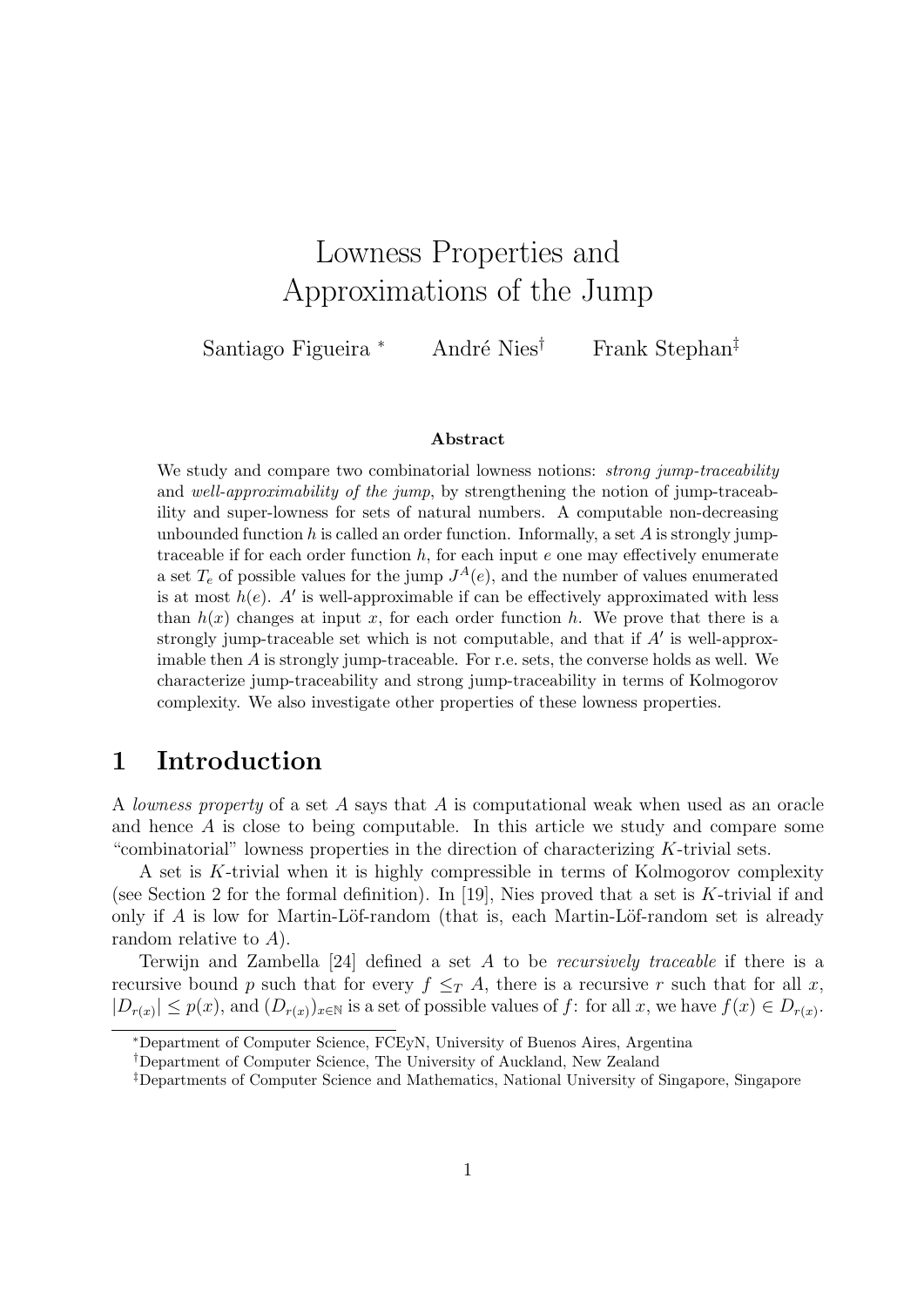They showed that this combinatorial notion characterizes the sets that are low for Schnorr tests.

This property was modified in [20] to *jump-traceability*. A set  $A$  is jump traceable if its jump at argument e, written  $J^A(e) = \{e\}^A(e)$ , has few possible values.

**Definition 1.** A uniformly r.e. family  $T = \{T_0, T_1, \ldots\}$  of sets of natural numbers is a trace if there is a recursive function h such that  $\forall n |T_n| \leq h(n)$ . We say that h is a bound for T. The set A is jump-traceable if there is a trace T such that

$$
\forall e \ [J^A(e) \downarrow \Rightarrow J^A(e) \in T_e].
$$

We say that A is jump traceable *via a function h* if, additionally, T has bound h.

Another notion studied in [20] is super-lowness, first introduced in [4, 18].

**Definition 2.** A set A is  $\omega$ -r.e. iff there exists a recursive function b such that  $A(x) =$  $\lim_{s\to\infty} g(x, s)$  for a recursive  $\{0, 1\}$ -valued g such that  $g(x, s)$  changes at most  $b(x)$  times, that is,  $|\{s : q(x, s) \neq q(x, s + 1)\}| \leq b(x)$ . In this case, we say that A is  $\omega$ -r.e. *via the* function g and bound b. A is super-low iff A' is an  $\omega$ -r.e. set.

Recall that a set A is low if  $A' \leq_T \emptyset'$ . The above definition of A being super-low is equivalent to  $A' \leq_{tt} \emptyset'$ . Hence super-lowness implies lowness.

Both the classes of jump-traceable and of super-low sets are closed downward under Turing reducibility and contained in the class of generalized low sets  $\{A: A' \leq A \oplus \emptyset'\}.$ In [20] it was proven that these two lowness notions coincide within the r.e. sets but that none of them implies the other within the  $\omega$ -r.e. sets.

In this article, we define the notions of *strong jump-traceability* and well-approximability of the jump, strengthening super-lowness. In the strong variant of these notions we consider all order functions as the bound instead of just some recursive bound. Here, an order function is a recursive, non-decreasing and unbounded function (intuitively, think of a slowly growing but unbounded recursive function). Our first two results are:

- There is a non-computable strongly jump-traceable set;
- If  $A'$  is well-approximable then  $A$  is strongly jump-traceable; the converse also holds, if A is an r.e. set.

Our approach is used to study interesting lowness properties related to plain and prefixfree Kolmogorov complexity. We investigate the properties of sets A such that Kolmogorov complexity relative to  $A$  is only a bit smaller than the unrelativized one. We prove some characterizations of jump-traceability and strong jump-traceability in terms of prefix-free (denoted by  $K$ ) and plain (denoted by  $C$ ) Kolmogorov complexity, respectively:

• A is jump-traceable if and only if there is a recursive p, growing faster than linearly such that  $K(y)$  is bounded by  $p(K^A(y) + c_0) + c_1$ , for some constants  $c_0$  and  $c_1$ ;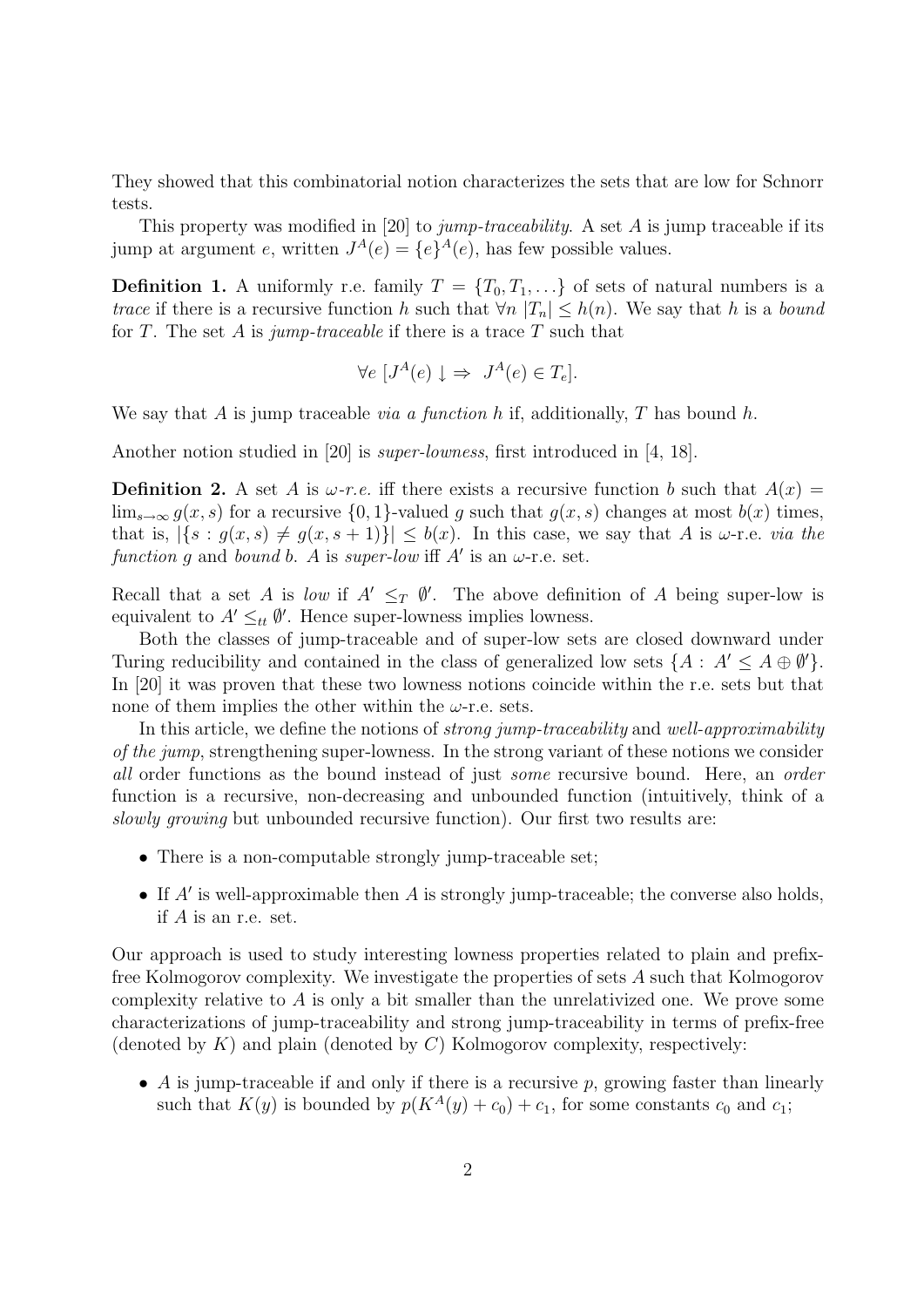• A is strongly jump-traceable if and only if  $C(x) - C<sup>A</sup>(x)$  is bounded by  $h(C<sup>A</sup>(x))$ , for every order function  $h$  and almost all  $x$ .

Recall that A is low for K iff  $K(x) \leq K^A(x) + O(1)$  for each x. Nies [19] has shown that this property is equivalent to being  $K$ -trivial. In particular, non-computable low for  $K$ sets exist. The corresponding property involving  $C$  is only satisfied by the computable sets (because it implies being C-trivial by [7], which is the same as computable). The characterization of strongly jump-traceable is via a property that states that  $C^A$  is very close to C, while not implying computability.

By [19], K-triviality implies jump-traceability. Recently, Cholak, Downey and Greenberg [9] have shown that for r.e. sets A, strong jump-traceability implies K-triviality. They also prove that there is a K-trivial r.e. set that is not strongly jump-traceable.

### 2 Basic definitions

If A is a set of natural numbers then  $A(x) = 1$  if  $x \in A$ ; otherwise  $A(x) = 0$ . We denote by  $A \restriction n$  the string of length n which consists of the bits  $A(0) \dots A(n-1)$ .

If A is given by an effective approximation and  $\Psi$  is a functional, we write  $\Psi^A(e)[s]$ for  $\Psi_s^{A_s}(e)$ . From a partial recursive functional  $\Psi$ , one can effectively obtain a primitive recursive and strictly increasing function  $\alpha$ , called a *reduction function* for  $\Psi$ , such that

$$
\forall X \,\forall e \,\, \Psi^X(e) = J^X(\alpha(e)).
$$

For each set A, we want to define  $K^A(y)$  as the length of a shortest prefix-free description of y using oracle A. An *oracle machine* is a partial recursive functional  $M: \{0,1\}^{\infty} \times \{0,1\}^* \mapsto$  $\{0,1\}^*$ . We write  $M^A(x)$  for  $M(A,x)$ . M is an oracle prefix-free machine if the domain of  $M^A$  is an antichain under inclusion of strings, for each A. Let  $(M_d)_{d\in\mathbb{N}}$  be an effective listing of all oracle prefix-free machines. The universal oracle prefix-free machine  $U$  is given by

$$
U^A(0^d 1\sigma) = M_d^A(\sigma)
$$

and the prefix-free Kolmogorov complexity relative to A is defined as

$$
K^{A}(y) = \min\{|\sigma| : U^{A}(\sigma) = y\},\
$$

where  $|\sigma|$  denotes the length of  $\sigma$ . If  $A = \emptyset$ , we simply write  $U(\sigma)$  and  $K(y)$ . As usual,  $U(\sigma)[s] \downarrow = y$  indicates that  $U(\sigma) = y$  and the computation takes at most s steps. Schnorr's Theorem states that  $A \in \{0,1\}^{\infty}$  is Martin-Löf random iff the initial segments of A have high K-complexity, that is,

$$
\exists c \,\forall n \, K(A \upharpoonright n) > n - c.
$$

A set A is K-trivial iff the initial segments of A have low K-complexity, that is,

$$
\exists c \,\forall n \, K(A \upharpoonright n) \le K(n) + c.
$$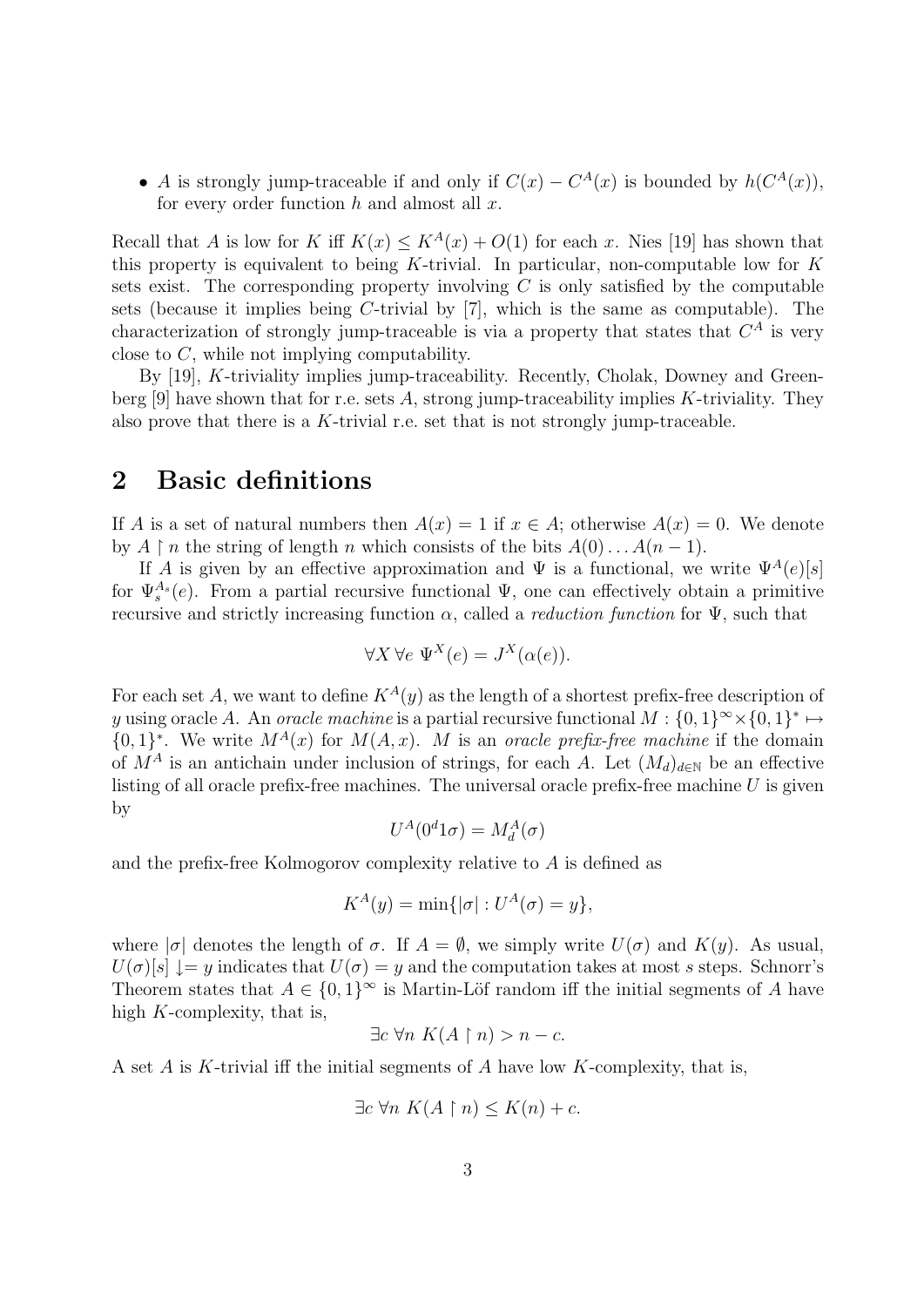We say that  $A \leq_K B$  iff

$$
\exists c \,\forall n \, K(A \upharpoonright n) \le K(B \upharpoonright n) + c.
$$

The Kraft-Chaitin Theorem states that from a recursive sequence of pairs  $(\langle n_i, \sigma_i \rangle)_{i \in \mathbb{N}}$ (known as requests) such that  $\sum_{i\in\mathbb{N}} 2^{-n_i} \leq 1$ , we can effectively obtain a prefix-free machine M such that for each i there is a  $\tau_i$  of length  $n_i$  with  $M(\tau_i) \downarrow = \sigma_i$ , and  $M(\rho) \uparrow$  unless  $\rho = \tau_i$  for some *i*.

If we drop the condition of the domain of  $M^A$  being an antichain, we obtain a similar notion, called plain Kolmogorov complexity denoted by C. Hence,  $C^{A}(y)$  will denote the length of the shortest description of y using oracle  $A$ , when we do not have the restriction on the domain.

A binary machine is a partial recursive function  $\tilde{M}$  :  $\{0,1\}^* \times \{0,1\}^* \mapsto \{0,1\}^*$ . Let  $\tilde{U}$ be a binary universal function given by

$$
\tilde{U}(0^d 1\sigma, x) = \tilde{M}_d(\sigma, x),
$$

where  $(\tilde{M}_d)_{d\in\mathbb{N}}$  is an enumeration of all partial recursive functions of two arguments. We define the plain conditional Kolmogorov complexity  $C(y|x)$  as the length of the shortest description of y using  $\tilde{U}$  with string x as the second argument, that is,

$$
C(y|x) = \min\{|\sigma| : \tilde{U}(\sigma, x) = y\}.
$$

Let  $str : \mathbb{N} \to \{0,1\}^*$  be the standard enumeration of the strings. The string  $str(n)$  is that binary sequence  $b_0b_1 \ldots b_m$  for which the binary number  $1b_0b_1 \ldots b_m$  has the value  $n+1$ . Thus,  $str(0) = \lambda$ ,  $str(1) = 0$ ,  $str(2) = 1$ ,  $str(3) = 00$ ,  $str(4) = 01$  and so on.

## 3 Strong jump-traceability

Recall that an r.e. set A is promptly simple if A is co-infinite and there is a recursive function p and an effective approximation  $(A_s)_{s\in\mathbb{N}}$  of A such that, for each e,

$$
|W_e| = \infty \implies \exists s \; \exists x \; [x \in W_{e,s+1} \setminus W_{e,s} \ \land \ x \in A_{p(s)}]. \tag{1}
$$

In this section, we introduce a stronger version of jump-traceability and we prove that there is a promptly simple (hence non-recursive) strongly jump-traceable set. We also prove that there is no single maximal order function that suffices as the bounding function for all instances of jump-traceability.

**Definition 3.** A computable function  $h : \mathbb{N} \to \mathbb{N}^+$  is an *order function* if h is nondecreasing and unbounded.

Notice that any reduction function is an order function.

**Definition 4.** A set A is *strongly jump-traceable* iff for each order function  $h$ , A is jump traceable via h.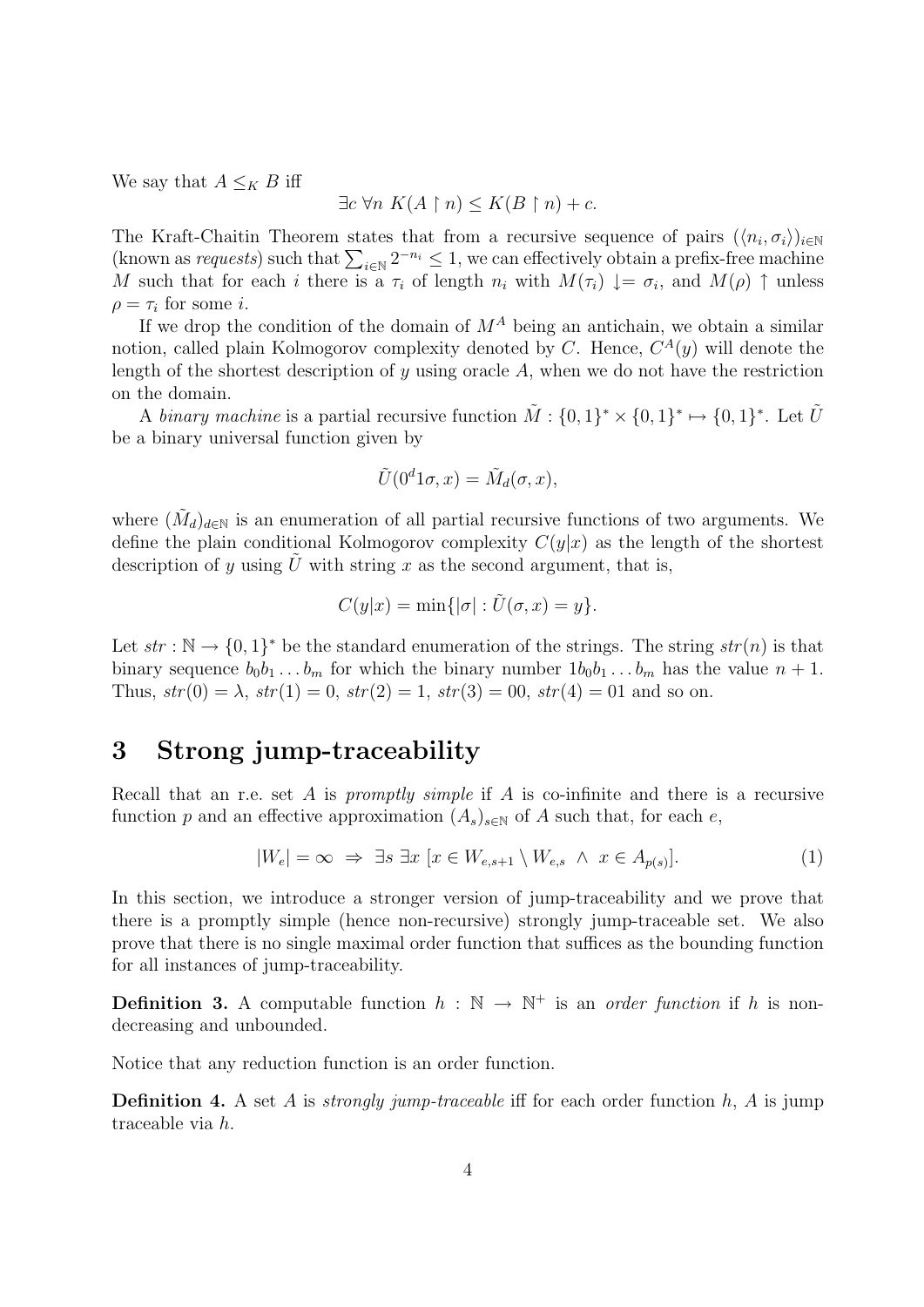Clearly, strong jump-traceability implies jump-traceability. It is not difficult to see that strong jump-traceability is closed downward under Turing reducibility.

**Proposition 5.**  $\{A : A \text{ is strongly jump-traceable}\}$  is closed downward under Turing reducibility.

**Proof.** Suppose A is strongly jump-traceable,  $B \leq_T A$ . We prove that B is jump-traceable via the given order function h. Let  $\Psi$  be the functional such that  $\Psi^A(x) = J^B(x)$  for all x and let  $\alpha$  be the reduction function such that  $J^A(\alpha(x)) = \Psi^A(x)$ . We know that A is jumptraceable via a trace  $(T_i)_{i\in\mathbb{N}}$  with bound h, where  $h(z) = h(\min\{y : y \in \mathbb{N} \wedge \alpha(y+1) \geq z\}).$ Observe that, since  $\alpha$  is an order function, h also is. Clearly,

$$
J^{B}(e) = J^{A}(\alpha(e)) \downarrow \Rightarrow J^{B}(e) \in T_{\alpha(e)}.
$$

Now,  $\tilde{h}(\alpha(e)) = h(y)$  for some y such that  $\alpha(y) < \alpha(e)$  or  $y = 0$ . Then  $y \le e$  and  $\tilde{h}(\alpha(e)) = h(y) \leq h(e)$ . Hence  $(T_{\alpha(i)})_{i \in \mathbb{N}}$  is a trace for the jump of B with bound h.  $\Box$ 

Clearly each computable set  $A$  is strongly jump-traceable, because we can trace the jump by

$$
T_e = \begin{cases} \{J^A(e)\} & \text{if } J^A(e) \downarrow; \\ \emptyset & \text{otherwise.} \end{cases}
$$

In Theorem 7 below we show the existence of a non-computable strongly jump-traceable set. We need the following result, proven in [17, Theorem 2.3.1]:

**Lemma 6.** The function  $m(x) = min{C(y) : y \geq x}$  is unbounded, non-decreasing and for every order function f there is an  $x_0$  such that  $m(x) < f(x)$  for all  $x \ge x_0$ . Also,  $m(x) = \lim_{s\to\infty} m_s(x)$ , where  $m_s(x) = \min\{C_s(y) : x \leq y \leq x + s\}$  is recursive and  $m_s(x) \geq m_{s+1}(x)$ , for all x and s.

Observe that here  $\lambda x, s.C_s(x)$  is the standard recursive approximation from above of  $C(x)$ (that is  $\lambda s.C_s(x) \to C(x)$  when  $s \to \infty$  and  $C_s(x) \geq C_{s+1}(x)$ ).

Theorem 7. There exist a promptly simple strongly jump-traceable set.

**Proof.** We construct a promptly simple set  $A$  in stages satisfying the requirements

$$
P_e : |W_e| = \infty \implies \exists s \exists x \ [x \in W_{e,s+1} \setminus W_{e,s} \land x \in A_{s+1}].
$$

These requirements will ensure that A is promptly simple (indeed, take  $p(s) = s + 1$  in equation (1)). Each time we enumerate an element into A in order to satisfy  $P_e$ , we may destroy  $J^A(k)$  and then our trace for the jump of A will grow. Hence, we must enumerate elements into  $A$  in a controlled way, and sometimes we should refrain from putting elements into A. Since for any order function h there has to be a trace for  $J^A$  bounded by h, we will work with the function  $m$  defined in Lemma 6, which grows slower than any order function. The rule will be that during the construction,  $P_e$  may destroy  $J^A(k)$  at stage s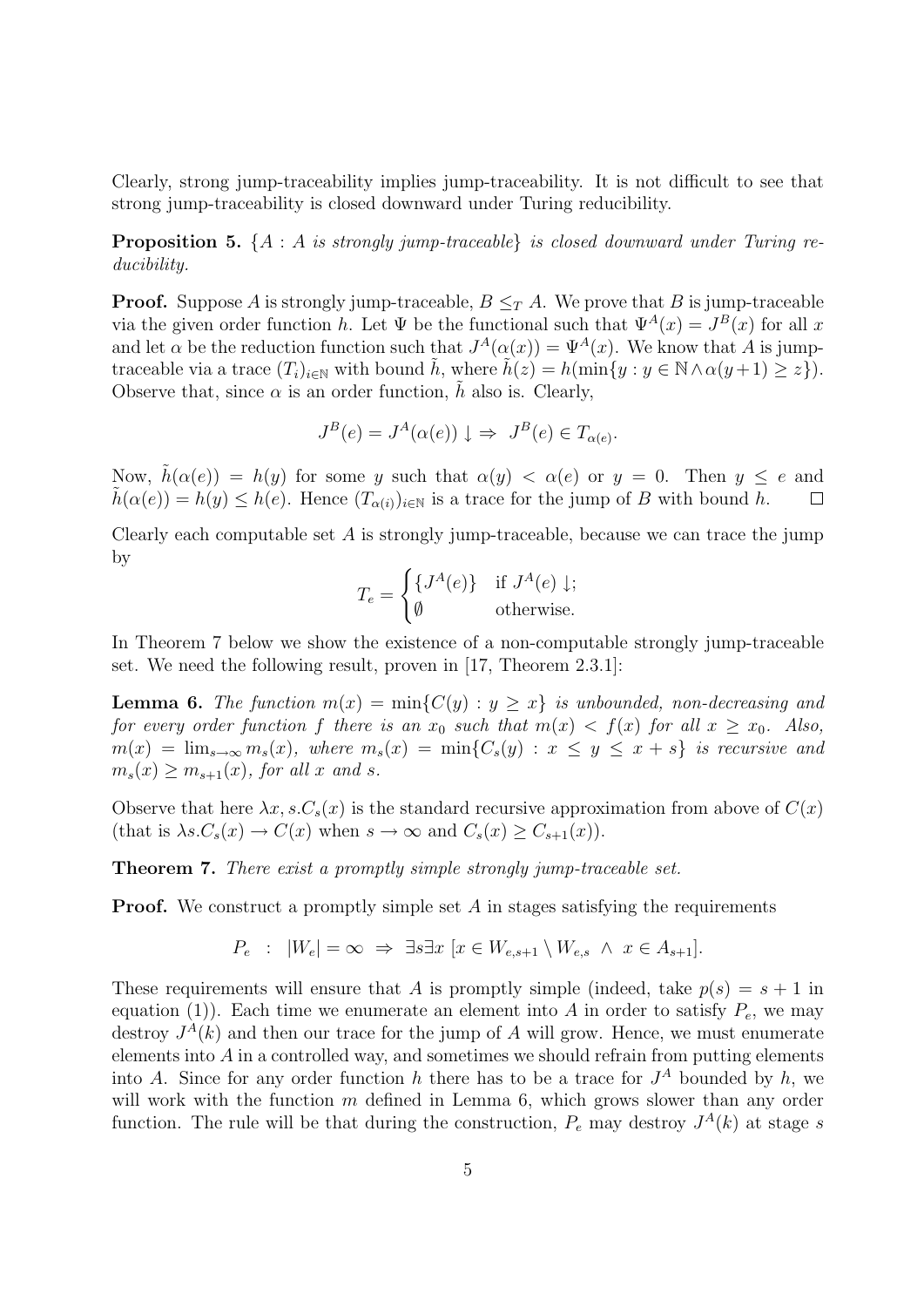only if  $e < m_s(k)$ . (Observe that the restriction on  $P_e$  imposed rule may strengthen as s grows, because we may have  $m_s(k) > m_{s+1}(k)$ .) In this way, we will guarantee that size of our trace for  $J^A(e)$  will be bounded by  $m(e)$ , which will suffice because  $m \leq h$  from some point on. As we will see, the exact choice of the trace for  $J^A$  with bound h depends on h, and is made in a nonuniform way.

In the following construction we use the convention that  $W_{e,s} \subseteq \{0,1,\ldots,s\}$  for all indices e and stages s.

**Construction of A.** Let  $m_s$  be the non-decreasing, unbounded function defined in Lemma 6.

Stage 0: set  $A_0 = \emptyset$  and declare  $P_e$  unsatisfied for all e.

Stage  $s + 1$ : choose the least  $e \leq s$  such that

- $P_e$  yet not satisfied;
- There exists x such that  $x \in W_{e,s+1} \setminus W_{e,s}$ ,  $x > 2e$  and for all k such that  $m_s(k) \leq e$ , if  $J^A(k)[s]$  is defined then x is greater than the use of  $J^A(k)[s]$ .

If such e exists, put the least such x into A for each such e. We say that  $P_e$  receives attention at stage  $s + 1$  and declare  $P_e$  satisfied. Otherwise,  $A_{s+1} = A_s$ . Finally, define  $A = \bigcup_s A_s.$ 

**Verification.** Clearly,  $P_e$  receives attention at most once. So we can use below the fact that every requirement influences the enumeration of A at most once.

To show that  $A$  is strongly jump-traceable, fix a recursive order function  $h$ . We will prove that there exists an r.e. trace T for  $J^A$  as in Definition 1. Let h be any order function. By Lemma 6, there exists  $k_0$  such that for all  $k \geq k_0$ ,  $m(k) \leq h(k)$ . Define the recursive function

$$
f(k) = \begin{cases} \min\{s : m_s(k) \le h(k)\} & \text{if } k \ge k_0; \\ 0 & \text{otherwise.} \end{cases}
$$

For  $k \geq k_0$  and  $s \geq f(k)$ ,  $m_s(k)$  will be below  $h(k)$ , so  $J<sup>A</sup>(k)$  may change because  $P_e$ receives attention, for  $e < m_s(k) \le h(k)$ . Since each  $P_e$  receives attention at most once,  $J<sup>A</sup>(k)$  can change at most  $h(k)$  times after stage  $f(k)$ . So

$$
T_k = \begin{cases} \{J^A(k)[s] : J^A(k)[s] \downarrow \land s \ge f(k)\} & \text{if } k \ge k_0; \\ \{J^A(k)\} & \text{if } J^A(k) \downarrow \land k < k_0; \\ \emptyset & \text{otherwise.} \end{cases}
$$

is as required.

Fix e such that  $W_e$  is infinite and let us see that  $P_e$  is met. Let s such that

$$
\forall k \ [m(k) \le e \ \Rightarrow \ m_s(k) = m(k)]
$$

and  $s' > s$  such that no  $P_i$  receives attention after stage s' for any  $i < e$ . Then, by the construction, no computation  $J^A(k)$ ,  $m(k) \leq e$  can be destroyed after stage s'. So there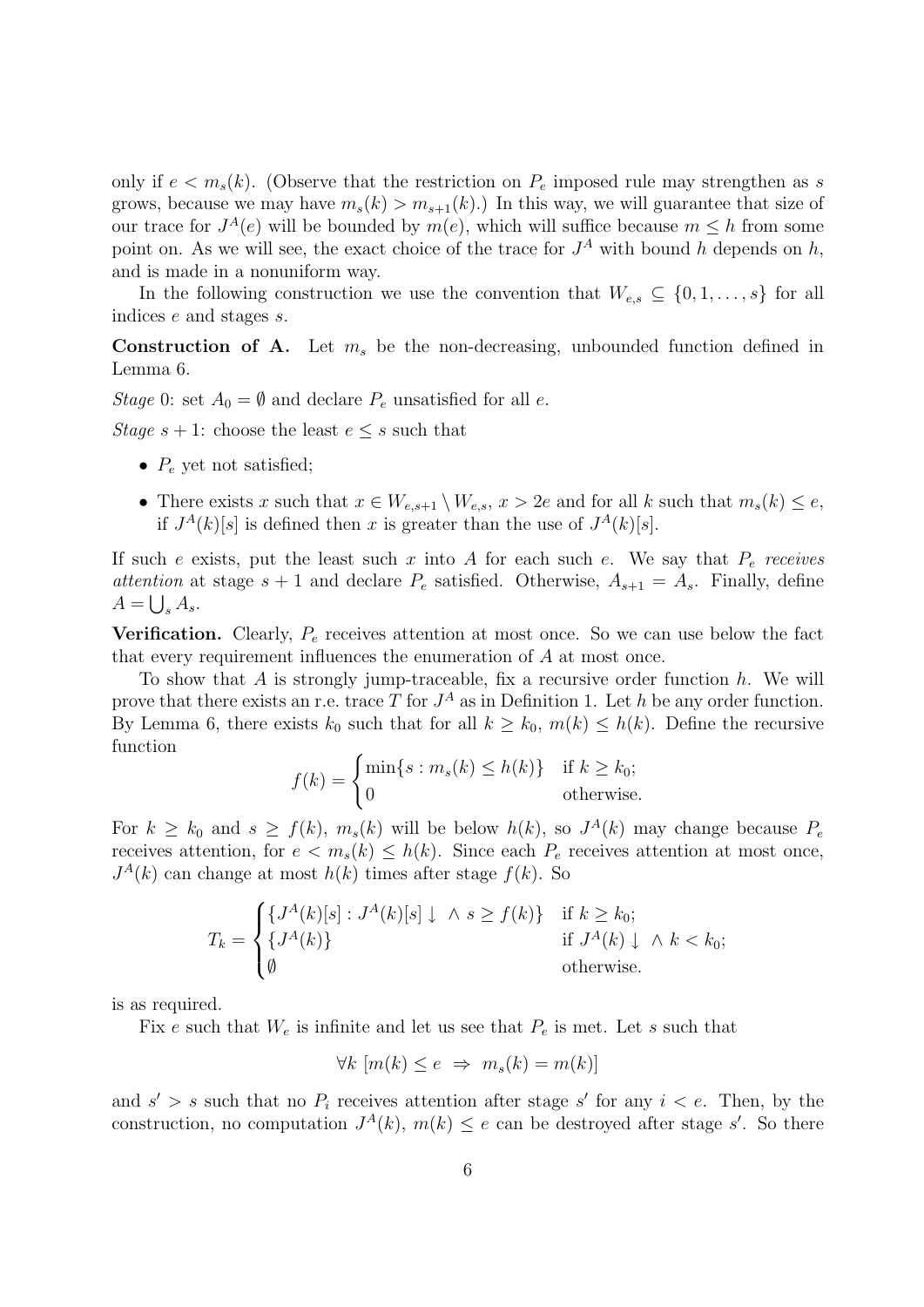is  $t > s'$  such that for all k where  $m_t(k) \leq e$ , if  $J^A(k)$  converges then the computation is stable from stage t on. Choose  $t' \geq t$  such that there is  $x \in W_{e,t'+1} \setminus W_{e,t'}$ ,  $x > 2e$  and x is greater than the use of all converging  $J^A(k)$  for all k where  $m_{t'}(k) \leq e$ . Now either  $P_e$ was already satisfied or  $P_e$  receives attention at stage  $t' + 1$ . In either case  $P_e$  is met.

Next we study the size of the trace bound for jump-traceability. Given an order function h, it is always possible to find a jump-traceable set A for which h is too small to be a bound for any trace for the jump of A.

**Theorem 8.** For any order function h there is an r.e. set A and an order function  $\tilde{h}$  such that A is jump-traceable via h but not via h.

**Proof.** We will define an auxiliary functional  $\Psi$  and we use  $\alpha$ , the reduction function for  $\Psi$  (that is,  $\Psi^X(e) = J^X(\alpha(e))$  for all X and e), in advance by the Recursion Theorem. At the same time, we will define an r.e. set A and a trace  $\tilde{T}$  for  $J^A$ . Finally, we will verify that there is an order function  $h$  as stated.

Let  $T(0), T(1), \ldots$  be an enumeration of all the traces with bound h, so that

$$
T(e) = \{T(e)_0, T(e)_1, \dots\},\
$$

the e-th such trace, is as in Definition 1. Requirement  $P_e$  tries to show that  $J^A$  is not traceable via the trace  $T(e)$  with bound h, that is,

$$
P_e : \exists x \ \Psi^A(x) \notin T(e)_{\alpha(x)}
$$

and requirement  $N_e$  tries to stabilize the jump when it becomes defined, that is,

$$
N_e : [\exists^{\infty} s \; J^A(e)[s] \downarrow] \Rightarrow J^A(e) \downarrow.
$$

The strategy for a single procedure  $P_e$  consists of an initial action and a possible later action.

#### Initial action at stage  $s + 1$ :

• Choose a new candidate  $x_e = \langle e, n \rangle$ , where n is the number of times that  $P_e$  has been initialized. Define  $\Psi^A(x_e)[s+1] = 0$  with large use.

#### Action at stage  $s + 1$ :

- Let  $x_e = \langle e, n \rangle$  be the current candidate. Put y into  $A_{s+1}$ , where y is the use of the defined  $\Psi^A(x_e)[s]$ . Notice that in the construction this action will not affect  $J^A(i)[s]$ for  $i < e$  because of the choice of y;
- Define  $\Psi^A(x_e)[s+1] = \Psi^A(x_e)[s] + 1$  with use  $y' > y$  and greater than the use of all defined computations of  $J^A(i)[s+1]$  for  $i < e$ .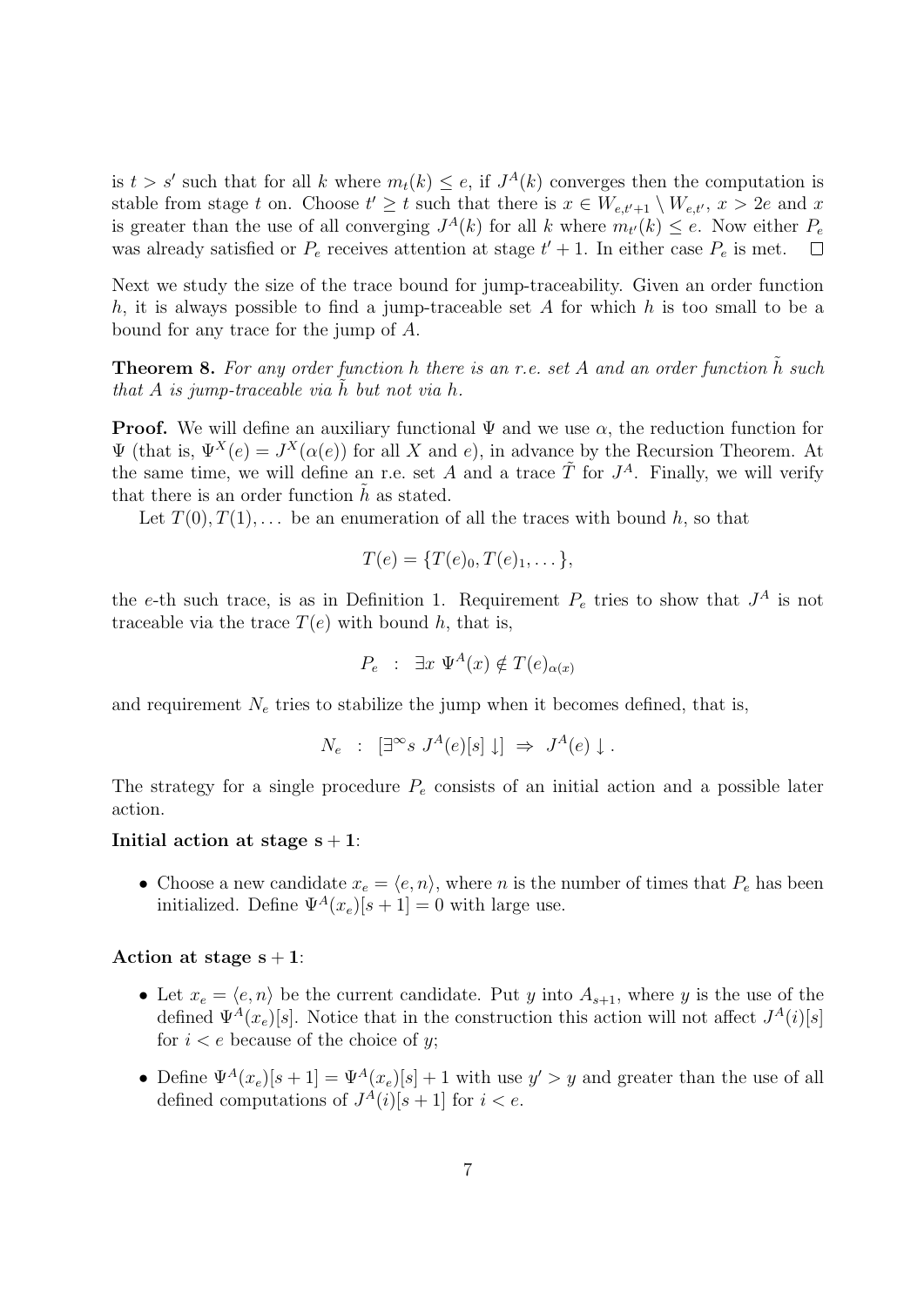We say that  $P_e$  requires attention at stage  $s+1$  if  $\Psi^A(x_e)[s] \in T(e)_{\alpha(x_e)}[s]$  and we say that  $N_e$  requires attention at stage  $s+1$  if  $J^A(e)[s]$  becomes defined for the first time.

**Construction of A.** We define  $\tilde{T} = {\{\tilde{T}_0, \tilde{T}_1, \dots\}}$  by stages. The s-th stage of  $\tilde{T}_i$  will be denoted by  $\tilde{T}_i[s]$ . We start with  $A_0 = \emptyset$  and  $\tilde{T}_i[0] = \emptyset$  for all i. At stage  $s + 1$  we consider the procedures  $N_j$  for  $j \leq s$  and  $P_j$  for  $j < s$ . We also initialize the new  $P_s$ . We look at the least procedure requiring attention in the order

$$
P_0, N_0, \ldots, P_s, N_s.
$$

If there is none, do nothing. Otherwise, suppose  $P_e$  is the first one. We let  $P_e$  take action at s+1, changing A below the use of  $\Psi^A(x_e)[s]$  and redefining  $\Psi^A(x_e)[s+1]$  without affecting  $N_i$  for  $i < e$ . We keep the other computations of  $P_j$  with the new definition of A, for  $j \neq i$  and large use. If  $N_e$  is the least procedure requiring attention, there is y such that  $J^A(e)[s] \downarrow = y$ . We put y into  $\tilde{T}_e[s+1]$  and initialize  $P_j$  for  $e < j \leq s$ . In this case, we say that  $N_e$  acts.

**Verification.** Let us prove that  $P_e$  is met. Take s such that all  $J^A(i)$  are stable for  $i < e$ . Suppose  $x_e$  is the actual candidate of  $P_e$ . Since  $P_e$  is not going to be initialized again,  $x_e$  is the last candidate it picks. Each time  $\Psi^A(x_e)[t] \in T(e)_{\alpha(x_e)}[t]$  for  $t > s$ ,  $P_e$  acts and changes the definition of  $\Psi^A(x_e)$  to escape from  $T(e)_{\alpha(x_e)}$ . Since  $|T(e)_{\alpha(x_e)}| \leq h(\alpha(x_e))$ , there is  $s' > s$  such that  $T(e)_{\alpha(x_e)}[s'] = T(e)_{\alpha(x_e)}$ . By construction,  $\Psi^A(x_e)[s'+1] \notin T(e)_{\alpha(x_e)}$  and  $\Psi^A(x_e)[s'+1]$  is stable.

We say that  $N_e$  is *injured* at stage  $s + 1$  if we put y into  $A_{s+1}$  and y is less or equal than the use of  $J^A(e)[s]$ . We define  $c_P(k)$  as a bound for the number of initializations of  $P_r$ , for  $r \leq k$ ; and define  $c_N(k)$  as a bound for the number of injuries to  $N_r$ , for  $r \leq k$ . Since  $P_0$  is initialized just once and makes at most  $h(\langle 0, 0 \rangle)$  changes in A,  $c_P(0) = 1$  and  $c_N(0) = h(\langle 0, 0 \rangle)$ . The number of times that  $P_{k+1}$  is initialized is bounded by the number of times that  $N_r$  acts, for  $r \leq k$ , so

$$
c_P(k+1) = c_P(k) + c_N(k).
$$

Each time  $N_r$  is injured, for  $r \leq k$  then  $N_{k+1}$  may also be injured; additionally,  $N_{k+1}$  may be injured each time  $P_{k+1}$  changes A. The latter occurs at most  $h(\langle k+1, i \rangle)$  for the *i*-th initialization of  $P_{k+1}$ . Hence

$$
c_N(k+1) = 2c_N(k) + \sum_{i \le c_P(k+1)} h(\langle k+1, i \rangle).
$$

Once  $N_e$  is not injured anymore, if  $J^A(e) \downarrow$  then  $J^A(e) \in \tilde{T}_e$ . Since the number of changes of  $J^A(k)$  is at most the number of injuries to  $N_e$ , we define the function  $\tilde{h}(e) = c_N(e)$  which is clearly an order function and it constitutes a bound for the trace  $(\tilde{T}_i)_{i\in\mathbb{N}}$ .  $\Box$ 

It is open whether there is *minimal* bound for jump-traceability. That is, given an order function h, is there a set A and an order function h such that A is jump-traceable via h but not via a smaller function  $h$ ? If the answer is negative for some order function h, then strong jump traceability is equivalent jump traceability for that single function  $h$ .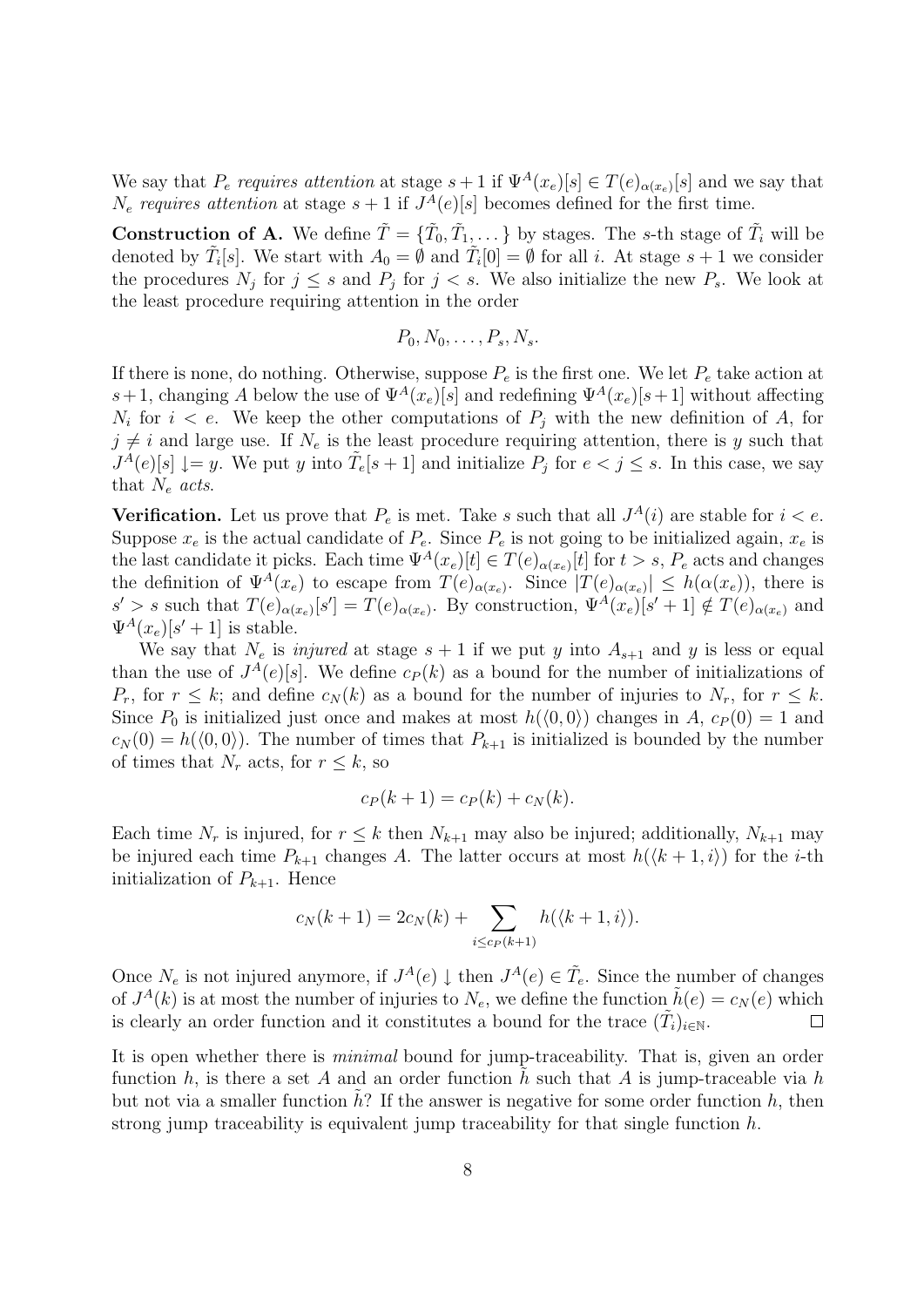# 4 Well-approximability of the jump

We strengthen the notion of super-lowness and study the relationship to strongly jumptraceability.

**Definition 9.** A set D is well-approximable iff for each order function b, D is  $\omega$ -r.e. via b.

Clearly, if  $A'$  is well-approximable, then  $A$  is super low. It is not difficult to see that well-approximability of the jump is closed downward under Turing reducibility.

**Proposition 10.**  $\{A : A' \text{ is well approximable}\}$  is closed downward under Turing reducibility.

**Proof.** Suppose A is such that A' is well-approximable and let  $B \leq_T A$ . We prove that B' is well-approximable via the given order function b. Define  $\Psi$  and  $\alpha$  as in Proposition 5. We know that there is a recursive  $\{0,1\}$ -valued g such that  $A'(x) = \lim_{s\to\infty} g(x,s)$  and  $g(x, s)$  changes at most  $\tilde{b}(x)$  times, where  $\tilde{b}(z) = b(\min\{y : y \in \mathbb{N} \wedge \alpha(y+1) \geq z\})$ . Then

$$
\lim_{s \to \infty} g(\alpha(x), s) = A'(\alpha(x)) = B'(x)
$$

and  $g(\alpha(x), s)$  changes at most  $\tilde{b}(\alpha(x))$  times. As in Proposition 5,  $\tilde{b}(\alpha(x)) \leq b(x)$ .  $\Box$ 

We next prove that if  $A$  is r.e., then  $A$  is strongly jump-traceable iff  $A'$  is well-approximable. We will need the following two lemmas.

**Lemma 11.** Let f and  $\hat{f}$  be order functions such that  $f(x) \leq \hat{f}(x)$  for almost all x.

- (i) If A is jump-traceable via f then A is jump traceable via  $\hat{f}$ ;
- (ii) If A is well-approximable via f then A is well-approximable via  $\hat{f}$ .

**Proof.** Assume that  $\exists x_0 \ \forall x \ [x \geq x_0 \Rightarrow f(x) \leq \hat{f}(x)]$ . For (i), suppose T is a trace for  $J<sup>A</sup>$  with bound f. We can define the trace  $\hat{T}$ :

$$
\hat{T}_x = \begin{cases} T_x & \text{if } x \ge x_0; \\ \{J^A(x)\} & \text{otherwise} \end{cases}
$$

Hence, if  $x \ge x_0$  then  $|\hat{T}_x| = |T_x| \le f(x) \le \hat{f}(x)$ , and if  $x < x_0$  then  $1 = |\hat{T}_x| \le \hat{f}(x)$ .

For (ii), suppose A is well-approximable via the  $\{0, 1\}$ -valued  $g(x, s)$  which changes at most  $f(x)$  times. Define

$$
\hat{g}(x,s) = \begin{cases} g(x,s) & \text{if } x \ge x_0; \\ A(x) & \text{otherwise.} \end{cases}
$$

If  $x \ge x_0$  then  $\hat{g}(x, s)$  changes at most  $f(x) \le \hat{f}(x)$  times, and if  $x < x_0$  then  $\hat{g}$  does not change at all.  $\Box$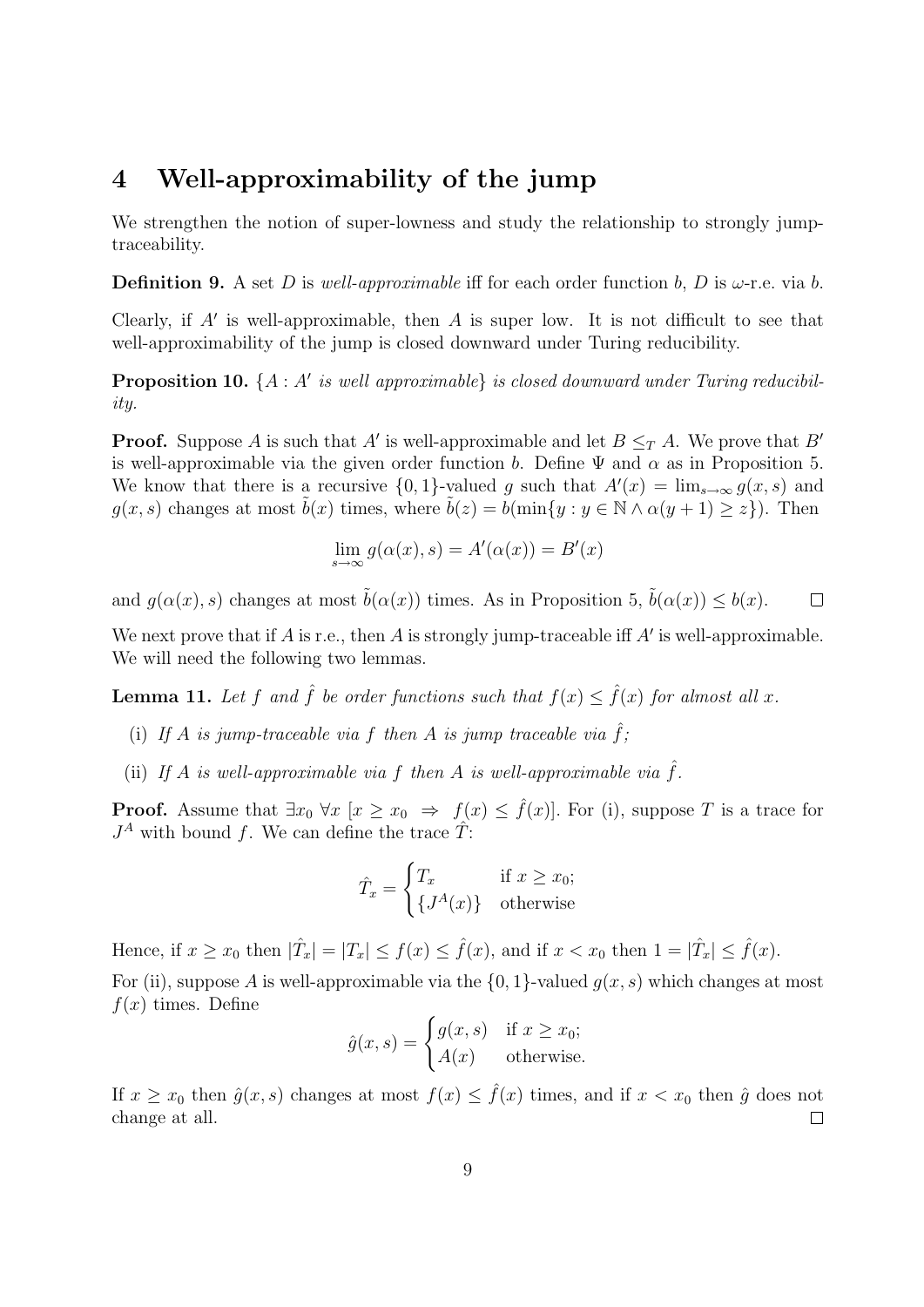**Lemma 12.** There exists a recursive  $\gamma$  such that for all r.e. A:

- (i) If A is jump-traceable via an order function h then A is super-low via the order function  $b(x) = 2h(\gamma(x)) + 2;$
- (ii) If A is super-low via an order function b then A is jump-traceable via the order function  $h(x) = \frac{1}{2}$  $\frac{1}{2}b(\gamma(x))$ .

Proof. We follow the proof of [20, Theorem 4.1], together with Lemma 11.

(i)⇒(ii). Suppose A is jump-traceable via h. By [20] A is super-low via a  $\{0, 1\}$ -valued recursive q such that  $q(x, s)$  changes at most  $2h(\alpha(x))+2$  times. Here,  $\alpha$  is a reduction function (hence primitive recursive) which depends on A. The diagonal  $\gamma$  of the Ackermannfunction satisfies  $\gamma(x) \geq \alpha(x)$  for almost all x [21, Volume 2, Theorem VIII.8.10]. Since h is an order function,  $2(h \circ \gamma) + 2$  also is, and  $2h(\gamma(x)) + 2 \ge 2h(\alpha(x)) + 2$  for almost all x. By Lemma 11, A is super-low via  $b(x) = 2h(\gamma(x)) + 2$ .

(ii)⇒(i). Suppose A is super-low via an order function b and the  $\{0, 1\}$ -valued function q. Again following [20], there is a trace for  $J^A$  via  $\lfloor \frac{1}{2} \rfloor$  $\frac{1}{2}(b \circ \gamma)$ , for a primitive recursive  $\alpha$  which depends on g. As we did in the previous implication,  $\frac{1}{2}$  $\frac{1}{2}b(\gamma(x)) \leq \lfloor \frac{1}{2}b(\alpha(x)) \rfloor$  for almost all x. Thus A is jump-traceable via  $h(x) = \lfloor \frac{1}{2} \rfloor$  $\frac{1}{2}b(\gamma(x))$ .  $\Box$ 

**Theorem 13.** Let A be an r.e. set. Then the following are equivalent:

- (i) A is strongly jump-traceable;
- (ii)  $A'$  is well-approximable.

**Proof.** (i) $\Rightarrow$ (ii). Given an order function b, let us prove that A is super-low via b. By part (i) of Lemma 12, it suffices to define an order function h such that  $2h(\gamma(x)) + 2 \leq b(x)$  for almost all x. If  $b(x) \geq 4$  then define  $h(\gamma(x)) = \frac{b(x)-2}{2}$  $\lfloor \frac{n}{2} \rfloor$  and if  $b(x) < 4$ , define  $h(\gamma(x)) = 1$ . Since  $\gamma$  can be taken strictly monotone, the above definition is correct and we can complete it to make h an order function.

(ii) $\Rightarrow$ (i). Given an order function h, we will prove that A is jump-traceable via h. By part (ii) of Lemma 12, it suffices to define an order function b such that  $\lfloor \frac{1}{2} \rfloor$  $\frac{1}{2}b(\gamma(x)) \leq h(x)$  for almost all x. The argument is similar to the previous case.  $\Box$ 

Later, in Corollary 18, we will improve this result and we will see that, in fact, the implication (ii) $\Rightarrow$ (i) holds for any A.

We finish this section by proving that the prefixes  $D \restriction n$  of a well-approximable set D have low Kolmogorov complexity, of order logarithmic in n. Hence  $D$  is not Martin-Löf random and furthermore, its effective Hausdorff dimension is 0. The latter is equivalent to saying that there is no  $c > 0$  such that cn is a linear lower bound for the prefix-free Kolmogorov complexity of  $D \restriction n$  for almost all n. in the following |n| denotes the length of the binary representation of  $n$ .

**Theorem 14.** If D is well-approximable then for almost all n,  $K(D \restriction n) \leq 4|n|$ .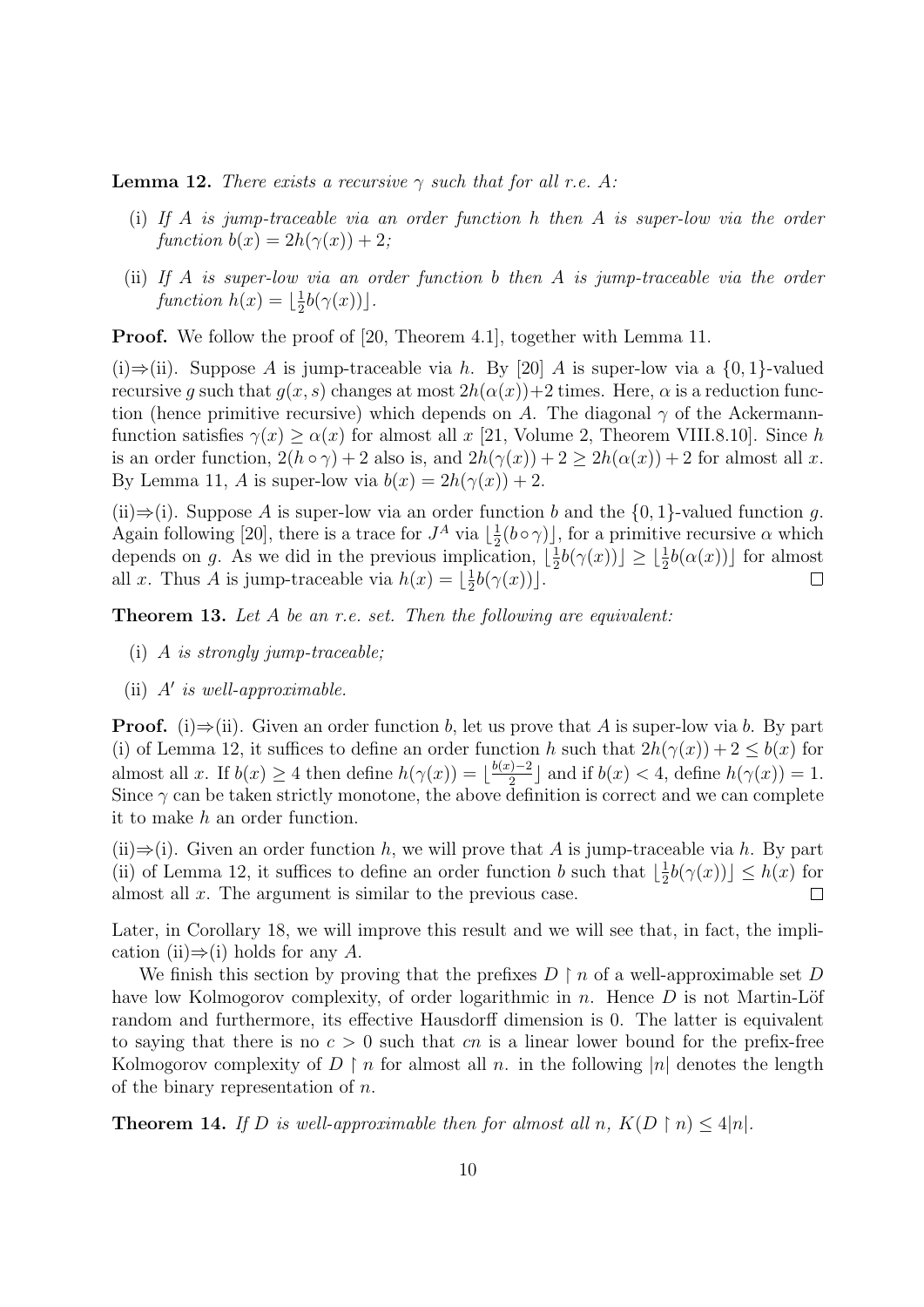**Proof.** Suppose  $D(n) = \lim_{s \to \infty} g(n, s)$ , where g is recursive and changes at most n times. Given n, there is a unique s and some  $m < n$  such that  $g(m, s) \neq g(m, s + 1)$  but  $g(q, t) = g(q, t + 1)$  for all  $t > s$  and  $q < n$ . That is, s is the first stage where  $g(0, s + 1) =$  $D(0), \ldots, g(n-1, s+1) = D(n-1)$  and m is the place where the last change takes place. The stage s can be computed from m and the number k of stages with  $g(m, t) \neq g(m, t+1)$ . So one can compute  $D \restriction n$  from  $m, n, k$ . Since  $k, m \leq n$ , one can, for almost all n, code  $m, n, k$  in a prefix-free way in 4|n| many bits. This is done by using a prefix of the form  $1<sup>q</sup>0$  followed by 2q bits representing n, 2q bits representing m and 2q bits representing k as binary numbers; here  $q$  is just the smallest number such that  $2q$  bits are enough. Since  $k, m \leq n$  and since  $2q \leq |n| + c$  for some constant c and since the additionally necessary coding needed to transform the above representation into a program for  $U$  is bounded by a constant, we have that there is a constant d such that

$$
\forall n \ K(D \upharpoonright n) \le 3|n| + |n|/2 + d
$$

and then the relation  $K(D \restriction n) \leq 4|n|$  holds for almost all n. In fact, using binary notation to store q instead of  $1q0$ , it would even give

$$
K(D \upharpoonright n) \le 3(|n| + \log(|n|))
$$

for almost all  $n$ .

### 5 Traceability and plain Kolmogorov complexity

We give a characterization of strong jump-traceability in terms of (relativized) plain Kolmogorov complexity. First we show that if  $A'$  is well-approximable then  $A$  satisfies the condition involving Kolmogorov complexity and hence that any set  $A$  such that  $A'$  is wellapproximable is strongly jump-traceable.

**Theorem 15.** If A' is well-approximable then for every order function h and almost all  $x$ ,  $C(x) \leq C^{A}(x) + h(C^{A}(x)).$ 

**Proof.** The idea of the proof is the following. Let h be any order function. Suppose  $q_x$  is a minimal A-program for x. We know that there is a c such that  $C(x) \leq |q_x| + 2C(x|q_x) + c$ . Since  $|q_x| = C^A(x)$ , we only need to show that  $2C(x|q_x) + c \le h(|q_x|)$  for almost all x. Given  $q_x$  and the value of  $C(x|q_x)$ , we can find a program  $p_x$  of length  $C(x|q_x)$  which describes x with the help of  $q_x$ , that is  $U(p_x, q_x) = x$ . It can be shown that there is a recursive  $\{0, 1\}$ -valued approximation of the bits of  $p_x$  which changes few times (in the proof, this is done with the help of the functional  $\Psi$ ). Hence, x can be described by the values of  $C(x|q_x)$ ,  $q_x$  and  $p_x$ . We can represent  $p_x$  with the number of changes of the mentioned  $\{0, 1\}$ -valued approximation. This will show  $C(x|q_x) \leq 2|h(|q_x|)|+O(1)$ , which is sufficient to get the desired upper bound on  $2C(x|q_x) + c$ .

Here are the details. Let  $\Psi^A(m, n, q)$  be a functional which does the following:

(i) Compute  $x = U^A(q)$ . If  $U^A(q) \uparrow$  then  $\Psi^A(m,n,q) \uparrow$ ;

 $\Box$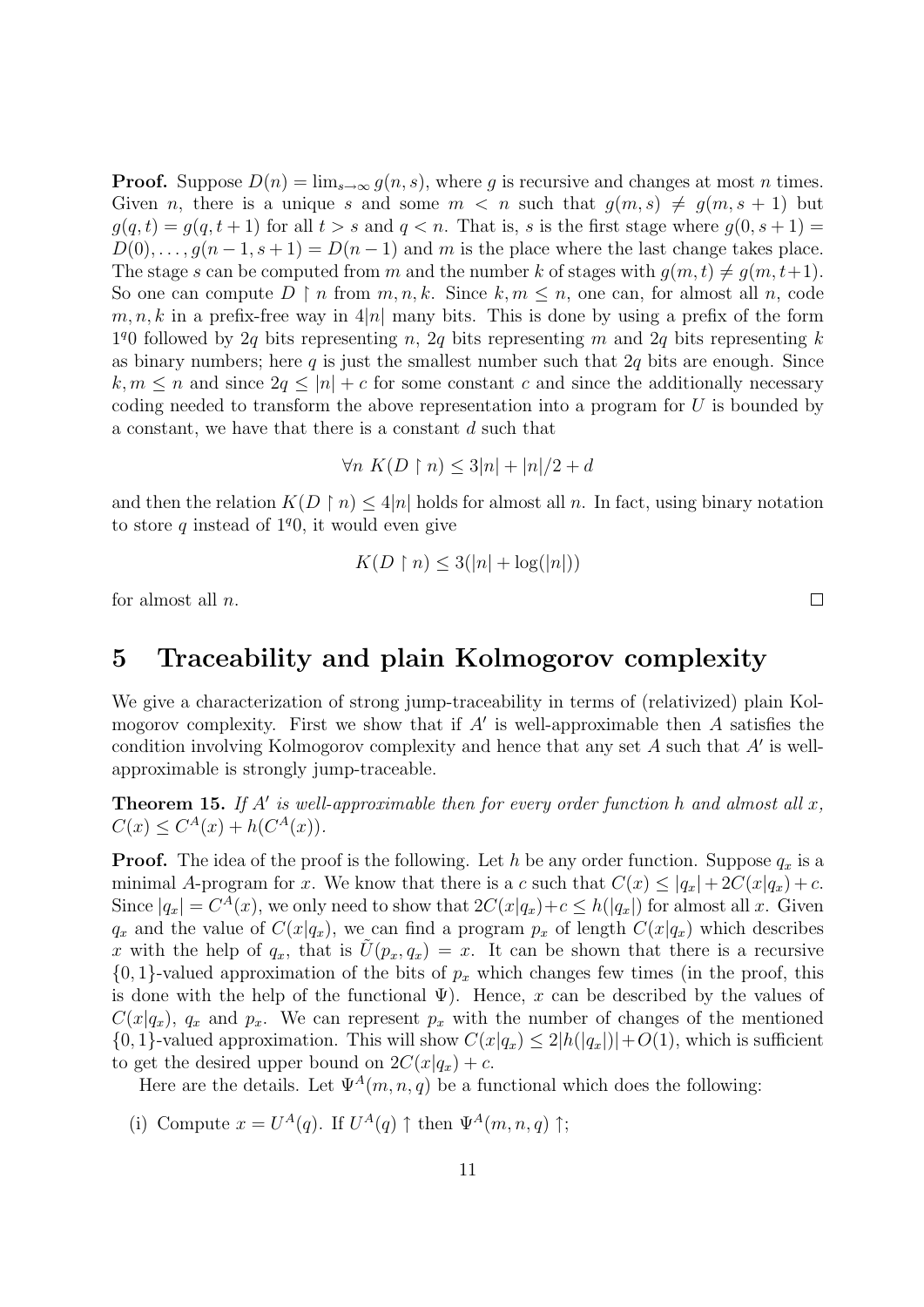- (ii) Find the first program p such that  $|p| = n$  and  $\tilde{U}(p,q) = x$ . If there is no such p then  $\Psi^A(m,n,q)$  †;
- (iii) In case  $m \notin [1, n]$  then  $\Psi^A(m, n, q)$   $\uparrow$ . Otherwise, if the m-th bit of p is 1 then  $\Psi^A(m,n,a)$  |, else  $\Psi^A(m,n,a)$  ↑.

Let  $\alpha$  be a reduction function such that  $J^A(\alpha(m,n,q)) = \Psi^A(m,n,q)$ . Choose an order function b such that  $b(\alpha(n, n, q)) \le nh(|q|)$  for all n, q. We can approximate  $A'(x)$  with a  $\{0, 1\}$ -valued recursive function which changes at most  $b(x)$  times.

Let  $q_x$  be a minimal A-program for x, that is,  $U^A(q_x) = x$  and  $|q_x| = C^A(x)$ . Let  $n_x = C(x|q_x)$ . Then  $\Psi^A(m, n_x, q_x) \downarrow$  iff the m-th bit of  $p_x$  is 1, where  $p_x$  is the first program such that  $|p_x| = n_x$  and  $\hat{U}(p_x, q_x) = x$ .

Since  $A'$  is  $\omega$ -r.e. via  $b$ ,

$$
p_x = A'(\alpha(1, n_x, q_x)) \dots A'(\alpha(n_x, n_x, q_x))
$$

changes at most

$$
n_x \max\{b(\alpha(m, n_x, q_x)) : 1 \le m \le n_x\} \le n_x b(\alpha(n_x, n_x, q_x))
$$
  
\$\le n\_x^2 h(|q\_x|)\$

many times. Since  $U(p_x, q_x) = x$  and we can describe  $p_x$  with  $n_x, q_x$  and the number of changes of  $A'(\alpha(1, n_x, q_x)) \dots A'(\alpha(n_x, n_x, q_x))$ , we have

$$
n_x = C(x | q_x) \le 2|n_x| + |n_x^2 h(|q_x|)| + O(1)
$$
  
\n
$$
\le 4|n_x| + |h(|q_x|)| + O(1).
$$
 (2)

To finish, let us prove that for almost all x,  $n_x \leq 2|h(|q_x|)| + O(1)$ . Since  $C(x) \leq |q_x| +$  $2n_x + O(1)$ , this upper bound of  $n_x$  will imply that

$$
C(x) \le |q_x| + h(|q_x|)
$$
  
= 
$$
C^A(x) + h(C^A(x))
$$

for almost all x, as we wanted. Hence, let us see that  $n_x \leq 2|h(|q_x|)| + O(1)$  for almost all x. There is a constant N such that for all  $n \geq N$ ,  $8|n| \leq n$ . We know that for almost all x,  $q_x$  satisfies  $|h(|q_x|)| \geq N$ . Suppose x has this property. Then either  $n_x \leq |h(|q_x|)|$  or  $4|n_x| \leq n_x/2$ . In the second case  $n_x - 4|n_x| \geq n_x/2$  and by  $(2), n_x/2 \leq |h(|q_x|)| + O(1)$ . So, in both cases, we have  $n_x \leq 2|h(|q_x|)| + O(1)$ .  $\Box$ 

To characterize strong jump traceability, we need a Lemma.

**Lemma 16.** For all  $x \in \{0,1\}^*$  and  $d \in \mathbb{N}$ ,

$$
|\{y : C(x, y) \le C(x) + d\}| = O(d^4 2^d).
$$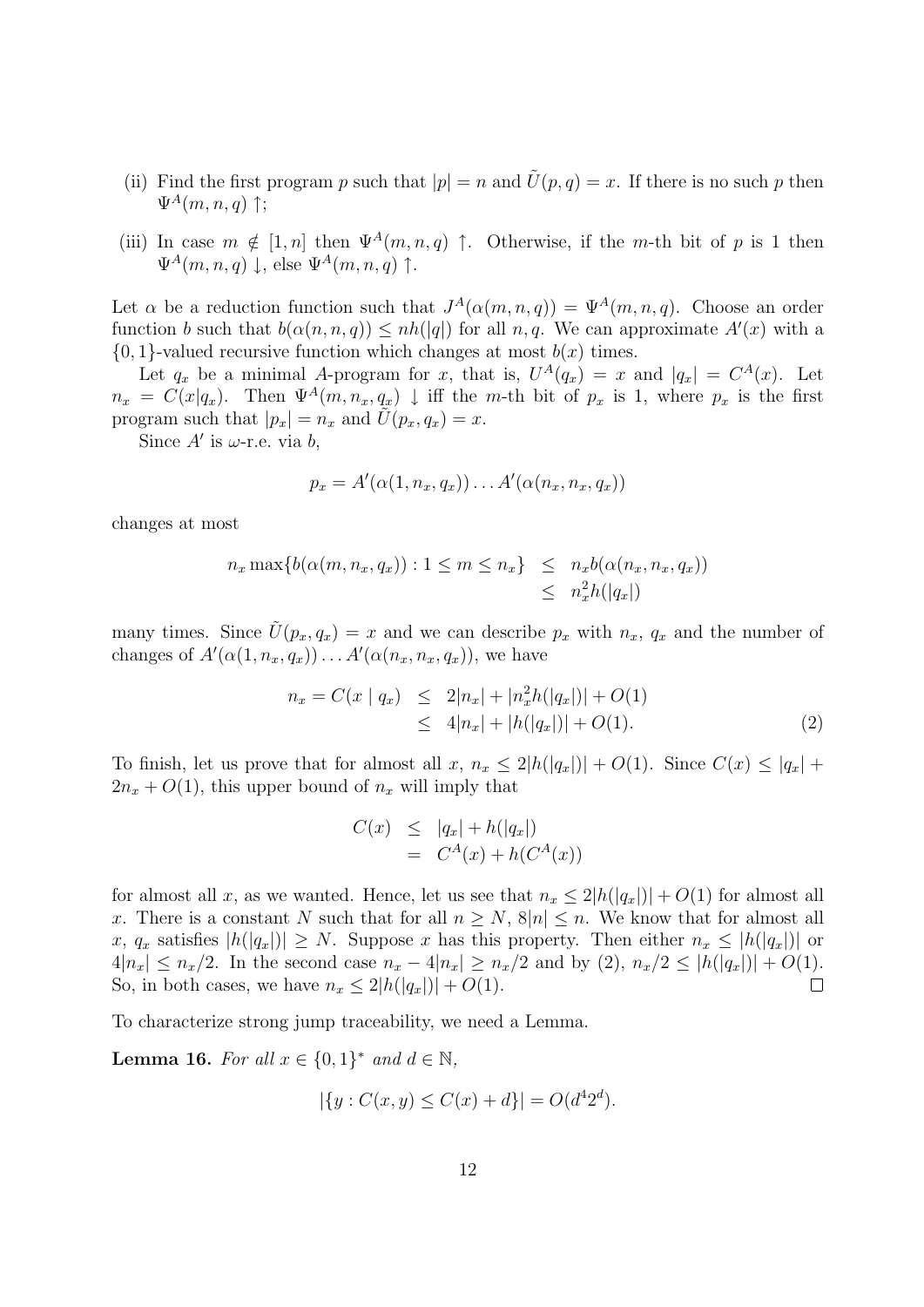**Proof.** Chaitin [6] has proved that

$$
\forall d, n \in \mathbb{N} \left| \left\{ \sigma : |\sigma| = n \ \land \ C(\sigma) \le C(n) + d \right\} \right| = O(2^d).
$$

Let c be such that  $\forall x \ C(x) \leq str^{-1}(x) + c$ . Consider the partial recursive function  $f(x, y, d)$ which enumerates all strings z such that  $C(z) \leq str^{-1}(x) + d + c$  until it finds  $z = y$ . If z was the *i*-th string to appear in the enumeration, then  $f(x, y, d)$  is the number *i* written in binary with initial zeroes such that  $|f(x, y, d)| = str^{-1}(x) + d + c + 1$ . Notice that it is always possible to write  $f(x, y, d)$  in this way because there are at most  $2^{str^{-1}(x)+d+c+1}$ such strings z. If no such z exists, then  $f(x, y, d)$   $\uparrow$ . Let x and d be given. Consider y such that  $C(x, y) \leq C(x) + d$ . Since  $C(x, y) \leq str^{-1}(x) + d + c$  then  $f(x, y, d) \downarrow$  and

$$
C(f(x, y, d)) \leq C(x, y) + 2|d| + O(1)
$$
  
\n
$$
\leq C(x) + d + 2|d| + O(1)
$$
  
\n
$$
\leq C(str^{-1}(x) + d + c + 1) + d + 4|d| + O(1).
$$

The last inequality holds because we can compute the string x from the numbers  $str^{-1}(x)$  +  $d + c + 1$  and d. Let  $n = str^{-1}(x) + d + c + 1$  and  $d' = d + 4|d| + O(1)$ . For fixed x and d, the mapping  $y \mapsto f(x, y, d)$  is injective and thus

$$
|\{y : C(x, y) \le C(x) + d\}| \le |\{\sigma : |\sigma| = n \land C(\sigma) \le C(n) + d'\}|
$$
  
=  $O(2^{d'}) = O(d^4 2^d).$ 

This completes the proof.

Theorem 17. The following are equivalent:

- (i) A is strongly jump-traceable;
- (ii) For every order function h and almost every x,  $C(x) \leq C^{A}(x) + h(C^{A}(x))$ .

**Proof.** For any function f, let  $\hat{f}(y) = y + f(y)$  for all y.

(i)  $\Rightarrow$  (ii). Let  $h_0$  be a given order function. It is sufficient to show that  $C(x) \leq \hat{h}(C^A(x))$  +  $O(1)$  for almost all x, where  $h = \lfloor h_0/2 \rfloor$ . Let  $\alpha$  be a reduction function such that  $J^A(\alpha(x)) = U^A(str(x))$ . Let T be a trace for  $J^A$  with bound g such that  $g(\alpha(x)) \leq$  $h(|str(x)|)$ . Let  $m \in \mathbb{N}$  be such that  $U^A(str(m)) = y$  and  $|str(m)| = C^A(y)$ . Since  $y \in T_{\alpha(m)}$ , we can code y with m and a number not greater than  $g(\alpha(m))$  (representing the place  $(\leq g(\alpha(m)))$  within the enumeration of  $T_{\alpha(m)}$  at which y is enumerated), using at most

$$
|str(m)| + g(\alpha(m)) \le C^{A}(y) + h(C^{A}(y))
$$

many bits. Then  $\forall y \ C(y) \leq \hat{h}(C^A(y)) + O(1)$ .

(ii)⇒(i). Since there are at most  $2^{n}-1$  programs of length  $\lt n$ ,  $\forall n \exists x$  [ $|x| = n \land n \leq C(x)$ ]. Let c be a constant such that

$$
\forall x \ [J^A(|x|) \downarrow \Rightarrow C^A(x, J^A(|x|)) \le |x| + c].
$$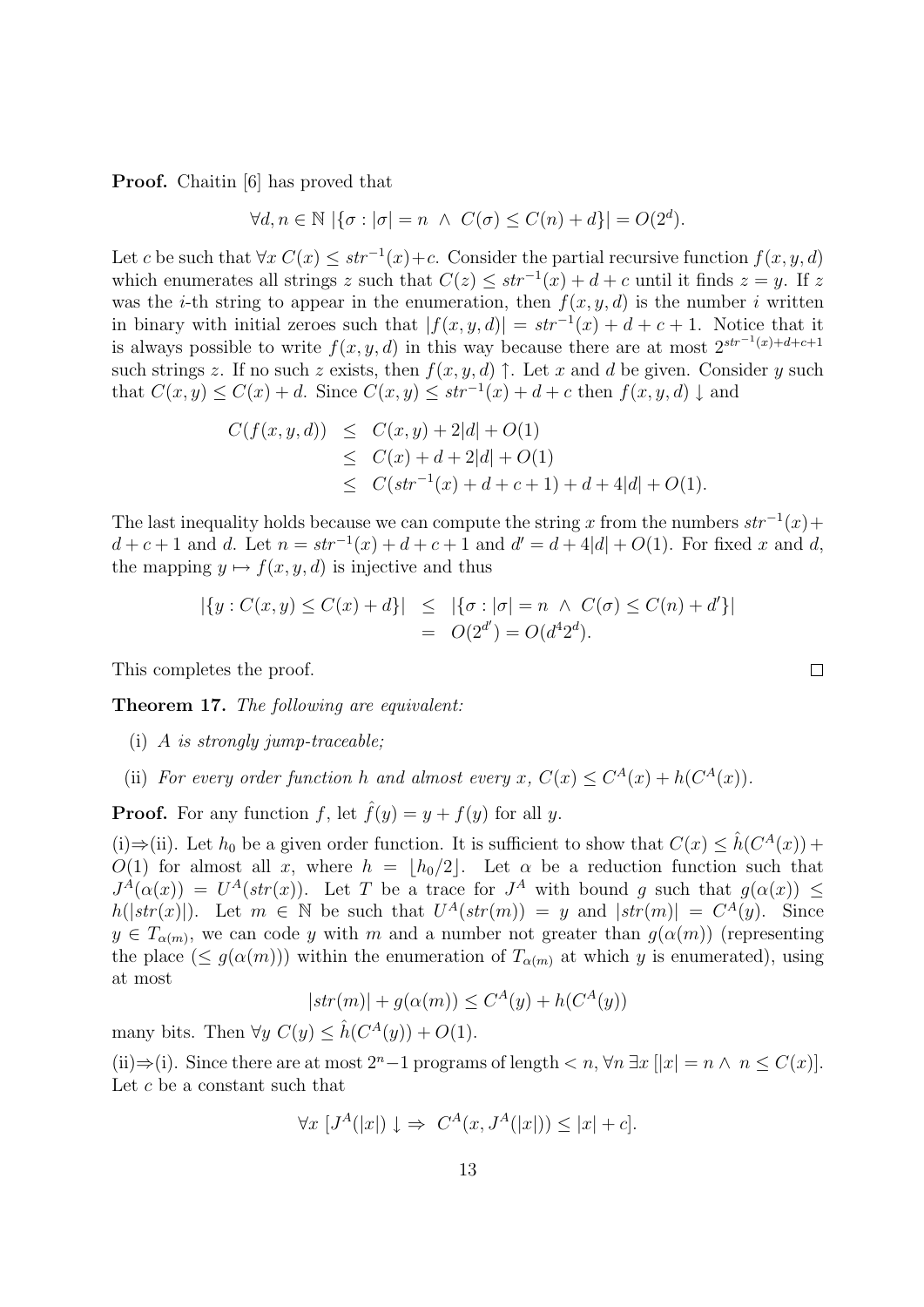This last inequality holds because, given x, we can compute  $J<sup>A</sup>(|x|)$  relative to A.

Let h be any order function and let us prove that A is jump-traceable via h. Define the order function g such that for almost all  $e$ ,  $3^{g(e+c)} \leq h(e)$ . By hypothesis, for almost all x, if  $J^A(|x|) \downarrow$  then

$$
C(x, JA(|x|)) \leq \hat{g}(CA(x, JA(|x|)))
$$
  
 
$$
\leq |x| + g(|x| + c) + c.
$$

Define the trace

$$
T_e = \{ y : \forall x \ [|x| = e \ \Rightarrow \ C(x, y) \le e + g(e + c) + c] \}.
$$

It is clear that for almost all e, if  $J^A(e) \downarrow$  then  $J^A(e) \in T_e$ , because given x such that  $|x| = e$ , we have  $C(x, J<sup>A</sup>(e)) \le e + g(e + c) + c$ . To verify that for almost all  $e, |T_e| \le h(e)$ , suppose  $y \in T_e$ . Take  $x, |x| = e$  and  $C(x) \geq e$ . Then

$$
C(x,y) \le e + g(e+c) + c
$$
  

$$
\le C(x) + g(e+c) + c.
$$

By Lemma 16, for almost all e there are at most  $3^{g(e+c)} < h(e)$  such y's in  $T_e$ .  $\Box$ 

In [20], it was proven that there is a super-low set which is not jump-traceable (namely, a super-low Martin-Löf random set). In contrast, from Theorem 15 and Theorem 17 we can conclude that the strong version of super-lowness implies strong jump-traceability.

Corollary 18. If  $A'$  is well-approximable then  $A$  is strongly jump-traceable.

# 6 Variations on K-triviality

Throughout this section, let  $p : \mathbb{N} \to \mathbb{N}$  be strictly increasing such that in addition  $\lim_{n} p(n)-n = \infty$ . We call p an *estimation function* if, in addition,  $p(n) = \lim_{s} p_s(n)$  where  $p_{s+1}(n) \leq p_s(n)$ , and the function  $\lambda s, n.p_s(n)$  is recursive. An example of such a function is  $q(n) = n + 5 \cdot \min\{K(m) : m \ge n\}$  with the approximation  $q_s(n) = n + 5 \cdot \min\{K_s(m) : m \ge n\}$  $s \geq m \geq n$ .

Recall that  $A$  is  $K$ -trivial iff

$$
\exists c \,\forall n \, K(A \upharpoonright n) \le K(n) + c.
$$

Nies [19] has shown that A is K-trivial if and only if A is low for K, that is,  $\exists c \forall x K(x)$  $K^A(x) + c$ . In this section we weaken the notion of lowness for K:

**Definition 19.** (i) A set A is weakly p-low iff  $\forall n K(A \upharpoonright n) \leq p(K(n)+c_0)+c_1$  for some constants  $c_0$  and  $c_1$ . Let  $\mathcal{K}[p]$  denote the class of such sets.

(ii) A set A is p-low iff  $\forall y K(y) \leq p(K^A(y) + c_0) + c_1$  for some constants  $c_0$  and  $c_1$ . Let  $\mathcal{M}[p]$  denote the class of such sets.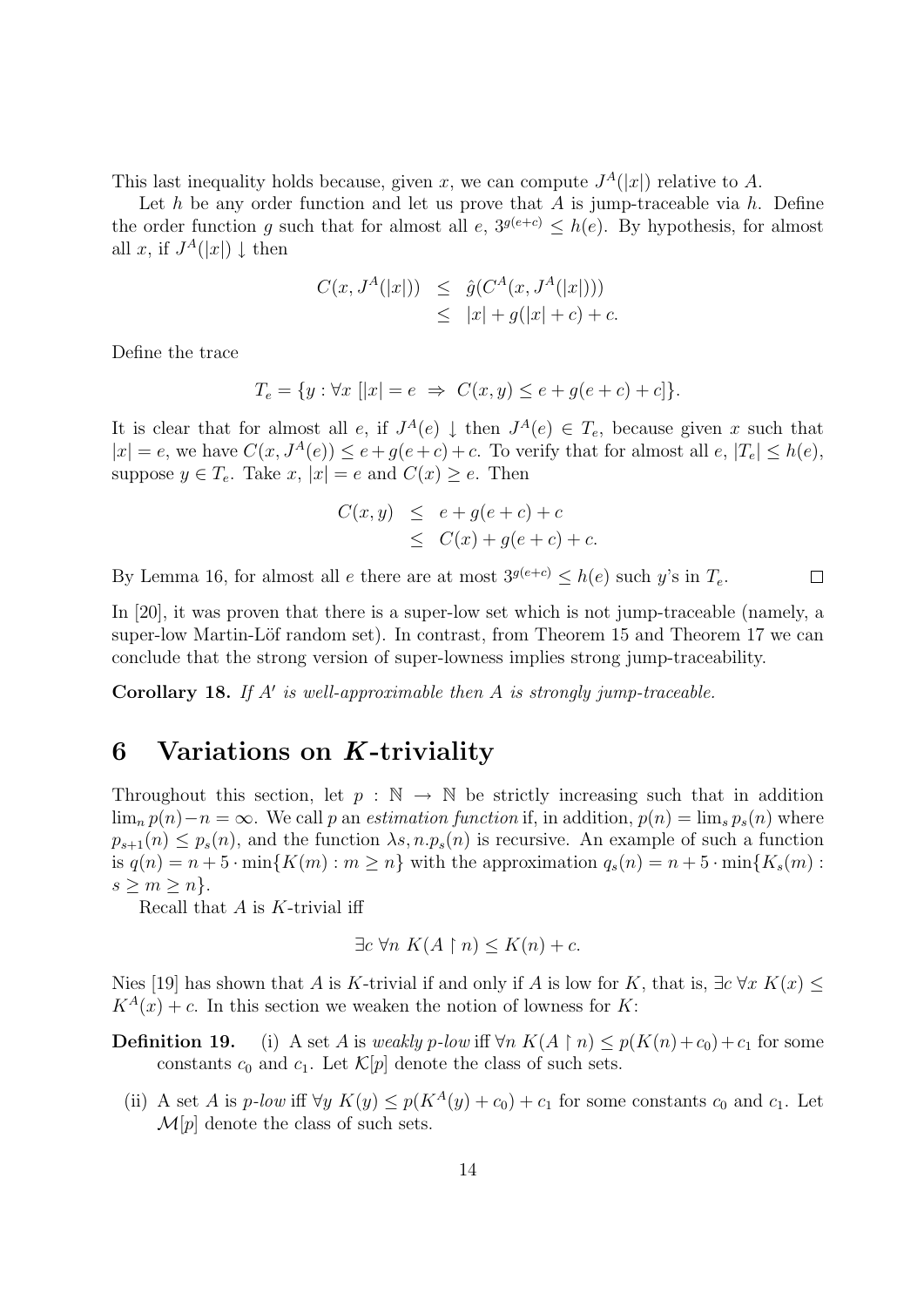**Proposition 20.** (i) If  $A \in \mathcal{M}[p]$  and  $B \leq_T A$ , then  $B \in \mathcal{M}[p]$ .

(ii) If  $A \in \mathcal{K}[p]$  and either  $B \leq_K A$  or  $B \leq_{wtt} A$ , then  $B \in \mathcal{K}[p]$ .

- (iii) Suppose p is an estimation function. Then no random set is in  $\mathcal{K}[p]$ .
- (iv) If  $A, B \in \mathcal{K}[p]$  and  $A, B$  are r.e., then

$$
A \oplus B = \{2x : x \in A\} \cup \{2x + 1 : x \in B\} \in \mathcal{K}[p].
$$

(v)  $\mathcal{M}[p] \subset \mathcal{K}[p]$ .

**Proof.** (i). Since  $B \leq_T A$ , there exists a constant  $c_2$  such that for each string  $y$ ,  $K^A(y) \leq$  $K^B(y) + c_2$ . Then

$$
K(y) \leq p(K^A(y) + c_0) + c_1
$$
  
 
$$
\leq p(K^B(y) + c_0 + c_2) + c_1.
$$

(ii). This is trivial for  $\leq_K$ . Now suppose  $B = \Gamma^A$  for a weak truth-table reduction  $\Gamma$  with recursive bound  $f$ . Without loss of generality, we may assume  $f$  strictly increasing. Given  $A \restriction f(n)$  we can compute n and  $B \restriction n$ , and then there is a constant  $c_2$  such that for all n,

$$
K(B \upharpoonright n) \leq K(A \upharpoonright f(n)) + c_2
$$
  
 
$$
\leq p(K(f(n)) + c_0) + c_1 + c_2.
$$

Since f is recursive, we have  $K(f(n)) \leq K(n) + O(1)$  and hence  $B \in \mathcal{K}[p]$ .

(iii). Assume  $\forall n \ K(A \mid n) > n - c$  and  $A \in \mathcal{K}[p]$  via constants  $c_0$  and  $c_1$ . Since p is an estimation function,  $p(n) = \lim_{s \to s} p_s(n)$  where  $p_{s+1}(n) \leq p_s(n)$ , and the function  $\lambda s, n.p_s(n)$  is recursive. Define the strictly increasing recursive function  $\tilde{p}(0) = p_0(0)$  and  $\tilde{p}(k+1) = p_0(j)$ , where  $j = \min\{i : i > k \land p_0(i) > \tilde{p}(k)\}\$ . Since  $\tilde{p} \geq p$ ,  $A \in \mathcal{K}[\tilde{p}]\$ . Define the Kraft-Chaitin set  $\{\langle i, n_i \rangle : i \in \mathbb{N}^+ \land n_i = \tilde{p}(i + d + c_0) + c_1 + c\}$  for  $M_d$ with d given in advance by the Recursion Theorem. Then  $K(n_i) \leq i + d$  and hence  $\tilde{p}(K(n_i) + c_0) \leq \tilde{p}(i + d + c_0)$ . Finally,

$$
K(A \upharpoonright n_i) \leq \tilde{p}(K(n_i) + c_0) + c_1
$$
  
 
$$
\leq \tilde{p}(i + d + c_0) + c_1 = n_i - c
$$

and this is a contradiction.

(iv). Ignoring constants, for each  $n$ ,

$$
K(A \oplus B \upharpoonright n) \leq K(A \oplus B \upharpoonright 2n)
$$
  
\$\leq\$ 
$$
\max\{K(A \upharpoonright n), K(B \upharpoonright n)\}
$$
  
\$\leq\$ 
$$
p(K(n)).
$$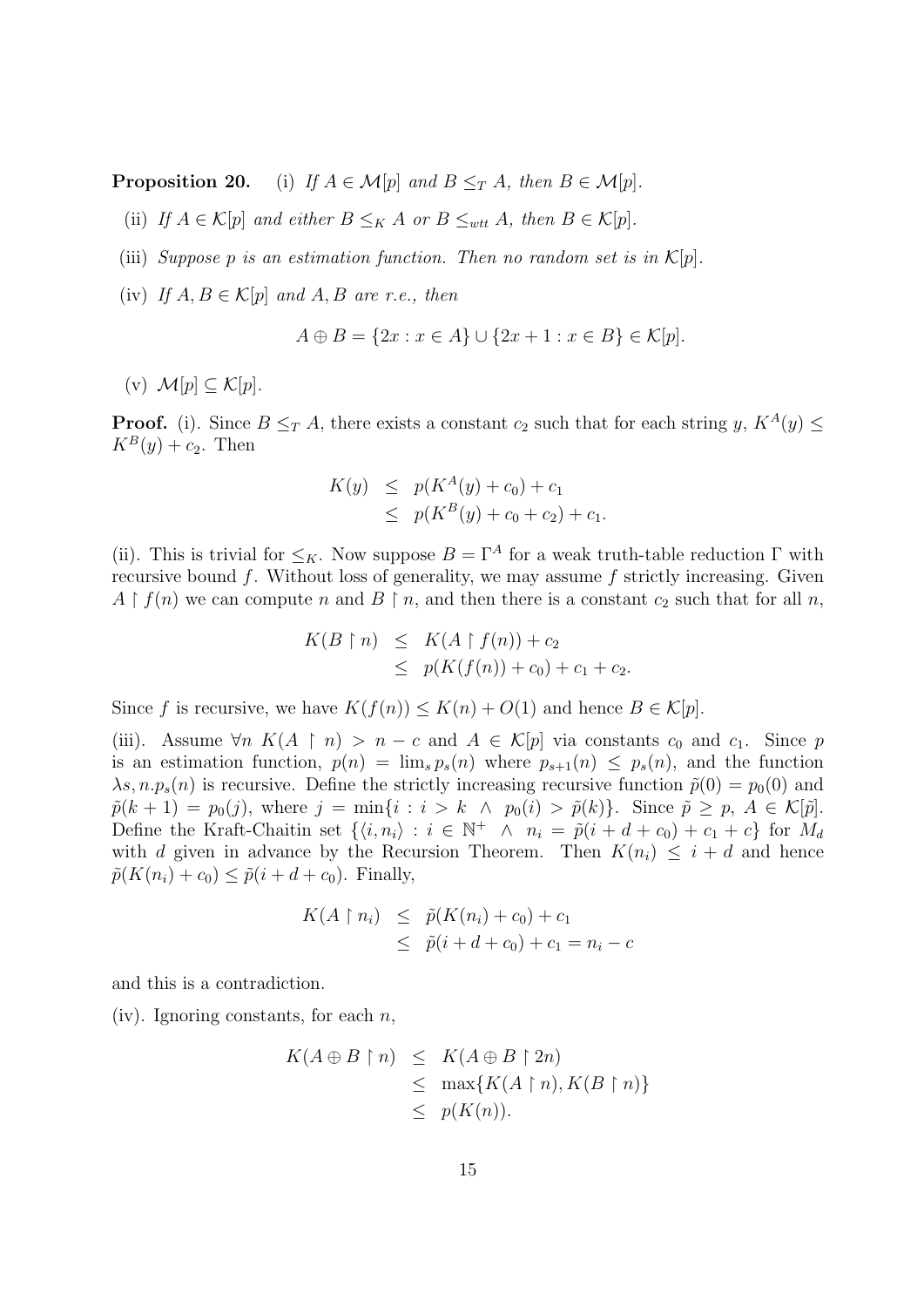In the second inequality we used [13, Theorem 6.4].

 $(v)$ . Again ignoring constants, for all *n*,

$$
K(A \upharpoonright n) \leq p(K^A(A \upharpoonright n))
$$
  
\n
$$
\leq p(K^A(n))
$$
  
\n
$$
\leq p(K(n)).
$$

This completes the proof.

The following proposition shows a connection between jump-traceability and  $p$ -lowness. In Theorem 17 we proved a similar result, relating strong jump-traceability and plain Kolmogorov complexity.

- Proposition 21. (i) Suppose p is a recursive function. There is a constant c such that if  $A \in \mathcal{M}[p]$  via constants  $c_0$  and  $c_1$  then A is jump-traceable via  $h(x) =$  $2^{p(2|x|+c_0+c)+c_1+1};$ 
	- (ii) There is a reduction function  $\alpha$  such that if A is jump-traceable via h then  $A \in \mathcal{M}[p]$ for  $p(z) = 3z + 2|h(\alpha(2^{z+1}))|$ .

**Proof.** For (i), we know that there is a constant c such that  $K^A(J^A(x)) \leq 2|x| + c$  because we can compute  $J<sup>A</sup>(x)$  from x and the oracle A. Define the trace

$$
T_x = \{ U(\sigma) : |\sigma| \le p(2|x| + c_0 + c) + c_1 \}.
$$

Clearly  $|T_x| \le 2^{p(2|x|+c_0+c)+c_1+1}$ . Let  $y = J^A(x)$ . By hypothesis  $K(y) \le p(K^A(y)+c_0)+c_1$ and then  $K(y) \le p(2|x| + c + c_0) + c_1$ . Hence  $y \in T_x$ .

For (ii), let  $\alpha$  be a reduction function such that  $J^A(\alpha(x)) = U^A(str(x))$ . Let T be a trace for  $J^A$  with bound h and let us define the trace

$$
\tilde{T}_n = \bigcup_{x:|str(x)|=n} T_{\alpha(x)}.
$$

Notice that

$$
\begin{array}{rcl} |\tilde{T}_n| & \leq & \sum_{x: |str(x)| = n} h(\alpha(x)) \\ & \leq & 2^n h(\alpha(2^{n+1})), \end{array}
$$

since  $\alpha$  is increasing. Let  $m \in \mathbb{N}$  be such that  $U^A(str(m)) = y$  and  $|str(m)| = K^A(y)$ . Since  $y \in T_{\alpha(m)}$ , we know that  $y \in \tilde{T}_{|str(m)|}$ , hence we describe y by saying "y is the *i*-th element enumerated into  $\tilde{T}_{[str(m)]}$ ". If we code  $|str(m)|$  in unary and we code i with

$$
2|i| \leq 2|2^{|str(m)|}h(\alpha(2^{|str(m)|+1}))|
$$
  
 
$$
\leq 2|str(m)| + 2|h(\alpha(2^{|str(m)|+1}))|
$$

many bits, we have  $K(y) \leq p(K^A(y)) + O(1)$ , for  $p(z) = 3z + 2|h(\alpha(2^{z+1}))|$ .

 $\Box$ 

 $\Box$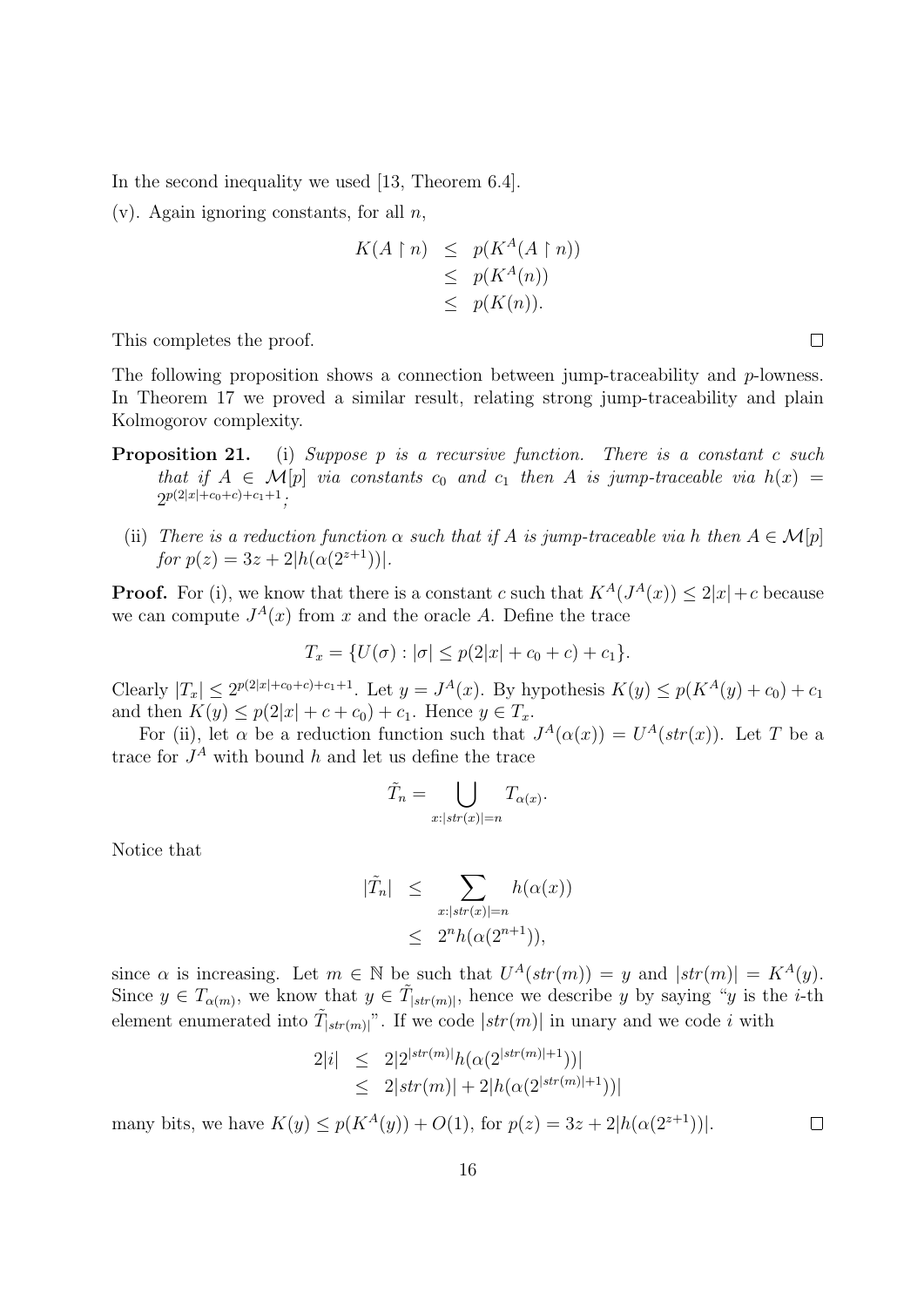**Corollary 22.** A is jump-traceable iff there exists a recursive function p (of the type considered in this section) such that  $A \in \mathcal{M}[p]$ .

Figueira, Stephan and Wu [15, Proposition 6] used a universal machine which has the property that there is an approximation  $K_s$  of K from above with  $K_x(x) = K(x)$  for all  $x \in X$  where  $X = \{x : \forall y > x (K(y) > K(x))\}.$  For the following Theorem, such a universal machine is assumed. The example shows that there is a set in  $\mathcal{M}[q]$  where q is as defined at the beginning of Section 6 which is not K-trivial. Note that  $r$  differs from the function in Lemma 6 only by using  $K$  instead of  $C$  and has the same properties as the function given there. In particular, for each order function h we have  $r(n) \leq n + h(n)$ for almost each  $n$ , and thus the set constructed satisfies the analog for  $K$  of the condition in Theorem 17 characterizing strong jump traceability. In contrast to this result, Cholak, Downey and Greenberg [9] have shown that each strongly jump-traceable set is in  $\Delta_2^0$ .

**Theorem 23.** Let  $r(n) = \min\{K(m) : m \geq n\}$  and  $q(n) = n + 5 \cdot r(n)$ . Then there is a set  $A \in \mathcal{M}[q] \setminus \Delta_2^0$ .

**Proof.** Note that the set  $X = \{x : \forall y > x \forall t (K_t(y) > K_x(x))\}$  is co-r.e. and that it has a co-r.e. subset Y of the form  $\{y_0, y_1, ...\}$  such that, for all  $n, y_n = K(y_{n+1}) = K_{y_{n+1}}(y_{n+1})$ . As  $K(0) > 0$  one might have the undesirable property that  $y_{n+1} < y_n$  for some n. But as there are only finitely many numbers x with  $K(x) > x$ , one simply adds to the construction of Y the condition that  $y_0$  is taken to be the first element of X larger than these finitely many exceptions and so one has the additional property that  $y_{n+1} > y_n$  for all n.

Now one defines a partition  $I_0, I_1, \ldots$  of the natural numbers into intervals such that  $|I_x| = K_x(K_x(x))$  and  $\max(I_x) + 1 = \min(I_{x+1})$ . Note that none of these intervals is empty as  $K_x(K_x(x)) > 0$  for all x which is due to the fact that a prefix-free universal machine is undefined on the empty input.

Having the partition, one defines a partial-recursive function  $\psi$  in stages s where one does the following algorithm where  $\psi$  is everywhere undefined before stage 0. The set A will be chosen such that its characteristic function is a suitable extension of  $\psi$ . Let  $\psi_s$ denote the approximation to  $\psi$  before stage s.

- Find the least x, y such that  $x \leq s$ ,  $y \in I_x$ ,  $\psi_s(y)$  is undefined and either (1)  $x \notin Y_s$  or (2) there is a string  $\sigma \in \{0,1\}^{\max(I_x)+1}$  such that  $K_s(\sigma) < K_s(x)+0.5 \cdot \log(|I_x|)$  and  $\sigma$ is consistent with  $\psi_s$ , that is,  $\psi_s(z) = \sigma(z)$  for all  $z \in \text{domain}(\psi_s) \cap \{0, 1, \dots \max(I_x)\}.$
- In the case that no x, y were found, let  $\psi_{s+1} = \psi_s$ .
- In the case that x, y were found according to condition (1), let  $\psi_{s+1}(y) = 0$  and let  $\psi_{s+1}(z) = \psi_s(z)$  for all  $z \neq y$ .
- In the case that x, y were found according to condition (2), let  $\psi_{s+1}(y) = 1 \sigma(y)$ and let  $\psi_{s+1}(z) = \psi_s(z)$  for all  $z \neq y$ .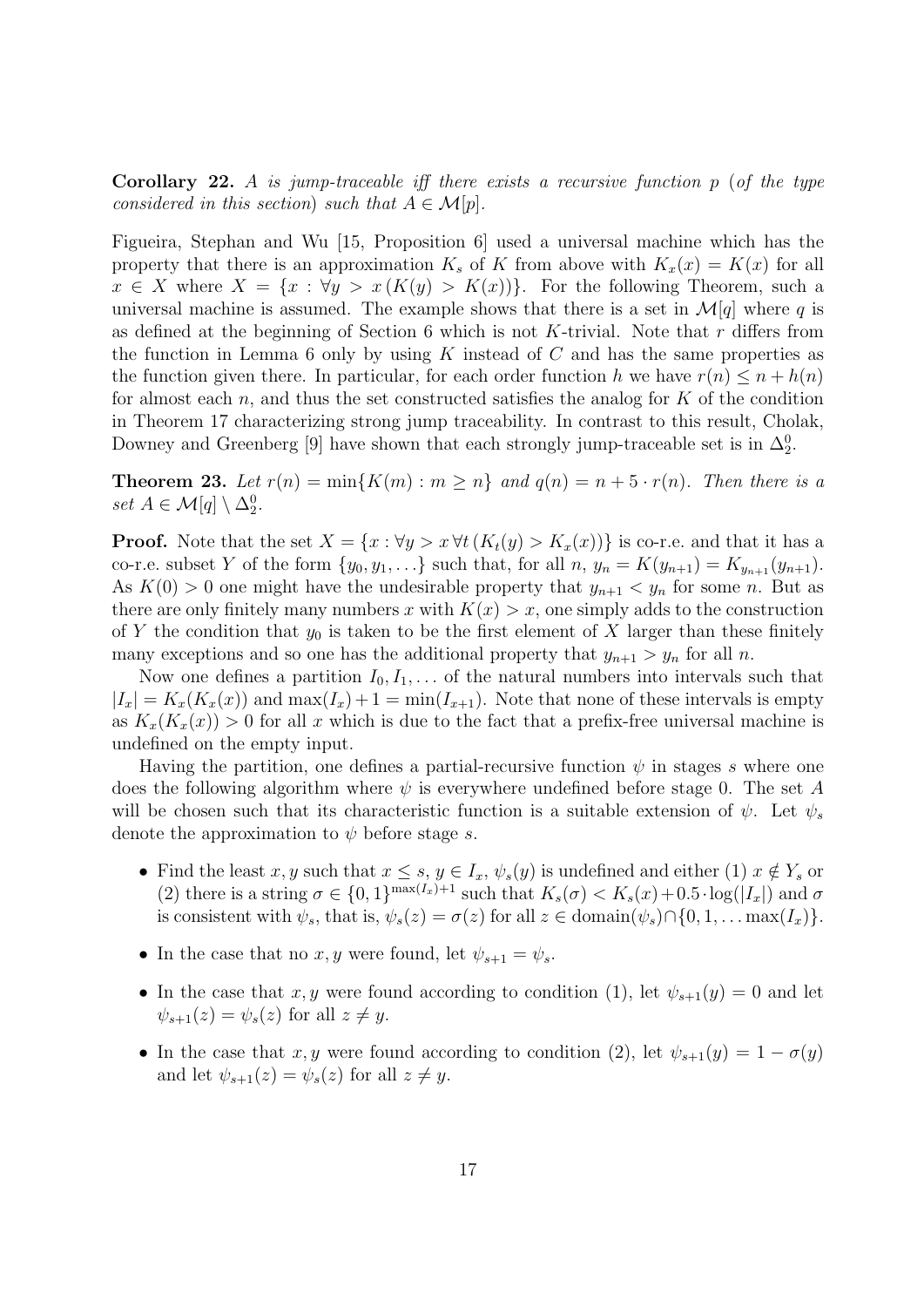Now let A be a set whose characteristic function extends  $\psi$  and which is low for  $\Omega$ . Such a set A exists since  $\psi$  defines a  $\Pi_1^0$  class and Downey, Hirschfeldt, Miller and Nies [12] showed every  $\Pi_1^0$  class (of sets) has a member which is low for  $\Omega$ .

Reviewing the construction of  $\psi$ , condition (1) enforces that  $\psi$  is defined on the complete interval  $I_x$  if  $x \notin Y$  and condition (2) enforces that if  $x = y_n$  and n is large enough then the Kolmogorov complexity of  $A \restriction max(I_{y_n})$  is at least  $K(y_n) + log(|I_{y_n}|)/2$ . To see this, one should have in mind that  $x \to \max(I_x)$  is a recursive injective function, that  $K_{y_n}(y_n) =$  $K(y_n)$  and that the number of  $\sigma$  of length  $\max(I_{y_n}) + 1$  with  $K(\sigma) \leq K(y_n) + \log(|I_{y_n}|)/2$ is bounded by a function proportional to  $\sqrt{|I_{y_n}|}$ . So there will for all sufficiently large n remain some elements in  $I_{y_n}$  where  $\psi$  is undefined. As the intervals  $I_{y_n}$  are of unbounded length, this enforces that for sufficiently large n the value of  $K(A \restriction max(I_{y_n}))$  is at least  $K(y_n) + \log(|I_{y_n}|)/2$  while on the other hand  $K(\max(I_{y_n}))$  is only a constant above  $K(y_n)$ . So A is not K-trivial. Since every low for  $\Omega$  set is either K-trivial or not  $\Delta_2^0$ , A is also not  $\Delta_2^0$ , that is, not limit-recursive.

Now it is shown that the set A constructed satisfies  $K^A(x) \leq q(K(x)) + c_0$  for some constant  $c_0$  and all x. This needs some facts about the sequence  $y_0, y_1, \ldots$  and the complexities of these strings relative to A.

For ease of notation,  $U^A$  denotes the universal prefix-free machine relative to A and  $U = U^{\emptyset}$  the unrelativized one. Let  $a_n$  be an input of shortest length such that  $U^A(a_n) = y_n$ and let  $b_n$  be an input of length  $y_{n-1}$  such that  $U(b_n) = y_n$ .

Now consider all the *n* such that  $|a_n| \leq y_{n-1} - 2y_{n-2}$ . Then one has a prefix-free machine  $V^A$  and a partial-recursive coding function  $\theta$  such that

- $V^A(b_{n-1}a_n)$  computes  $\Omega_{y_n} \restriction y_{n-1} y_{n-2} c_1;$
- $U(\theta(b_{n-1}\Omega \restriction y_{n-1} y_{n-2} c_1))$  computes  $\min\{s : \Omega_s \restriction (y_{n-1} y_{n-2} c_1) = \Omega \}$  $(y_{n-1} - y_{n-2} - c_1)$ .

where the constant  $c_1$  is so large that  $\theta$  can be chosen such that  $|\theta(b_{n-1}d)| \leq y_{n-1}$  for all  $d \in \{0,1\}^{y_{n-1}-y_{n-2}-c_1}$ . As a consequence, the computation  $U(\theta(b_{n-1}\Omega \mid y_{n-1}-y_{n-2}-c_1))$ needs less than  $y_n$  steps. Thus,  $V^{\tilde{A}}(b_{n-1}a_n)$  computes  $\Omega \restriction y_{n-1} - y_{n-2} - c_1$  and  $|b_{n-1}a_n| =$  $y_{n-2}+|a_n| \leq y_{n-1}-y_{n-2}$ . Since  $\Omega$  is random relative to A, this can happen only for finitely many *n* and one has that  $|a_n| > y_{n-1} - 2y_{n-2}$  for almost all *n*.

Now assume that  $n > 1$  and  $|a_n| > y_{n-1} - 2y_{n-2}$ . Let  $E_n = \{e : U^A(e) \text{ needs at least } \}$  $\min(I_{y_n})$  and at most  $\min(I_{y_{n+1}}) - 1$  steps}. Note that for  $e \in E_n$ ,  $b_n$  is that string of length  $y_{n-1}$  for which  $U(b_n)$  terminates last within the computation-time of  $U^A(e)$  and  $y_n = U(b_n)$ . So one has a constant  $c_2$  and for each e a prefix-free input d of length  $|e| + K(y_{n-1}) + c_2$ such that  $U^A(d) = y_n$ . This gives that there is a constant  $c_3$  with

$$
\sum_{e \in E_n} 2^{-|e|-c_2 - K(y_{n-1})} < 2^{c_3 - |a_n|}
$$

what using  $|a_n| > y_{n-1} - 2y_{n_2}$  can be transformed to

$$
\sum_{e \in E_n} 2^{y_{n-1} - c_2 - c_3 - 3y_{n-2} - e} < 1.
$$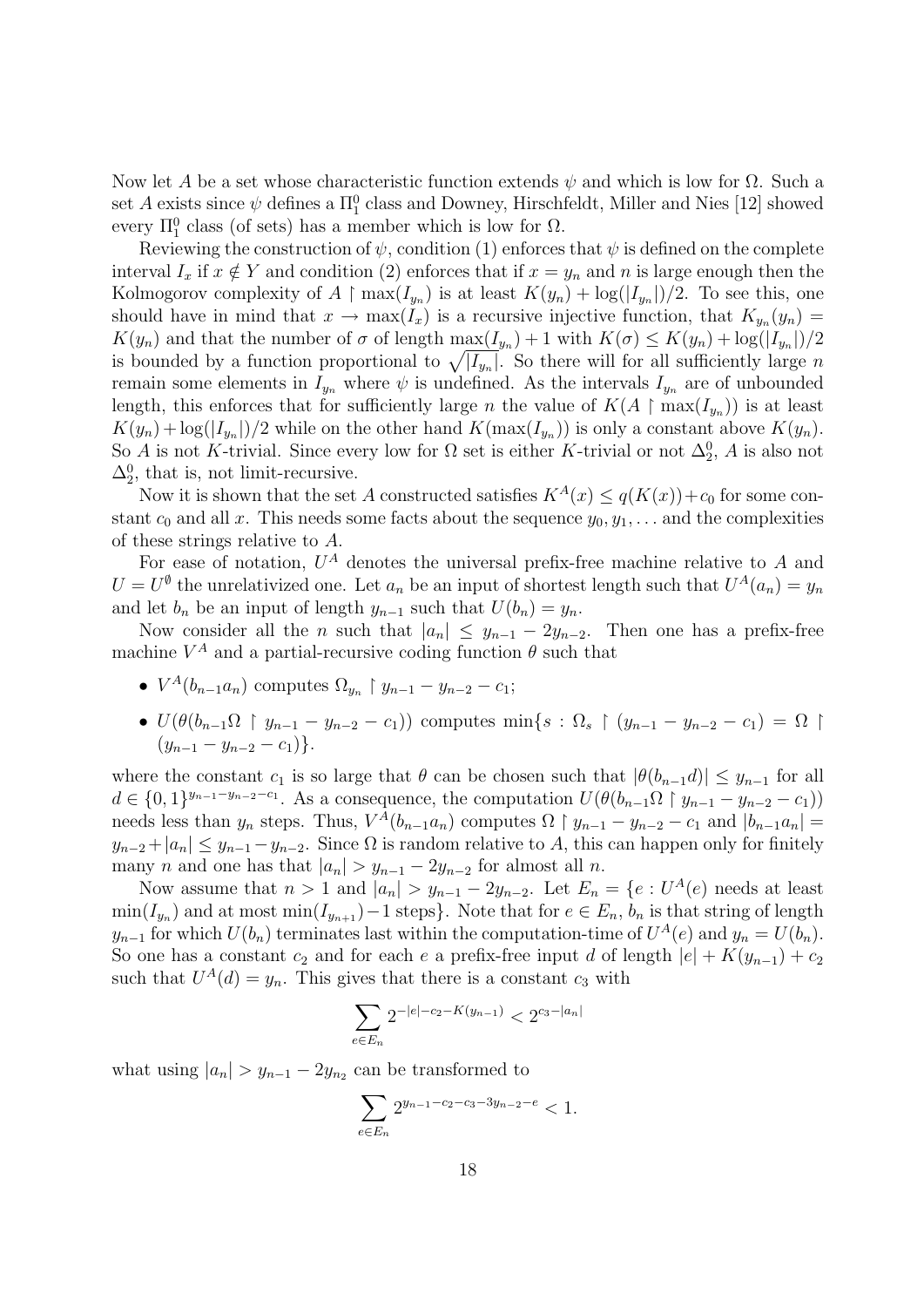There is a partial-recursive function g such that  $g(b_n) = |I_{y_0} \cup I_{y_1} \cup ... \cup I_{y_n}|$ . Now one can construct a prefix-free machine which on input bd with  $U(b)$  being defined and  $|d| = q(b_n)$ enumerates requests of weight at most  $2^{-b-d}$  with the additional constraint that, in the case that  $b = b_n$  and d is the restriction of A to  $I_{y_0} \cup I_{y_1} \cup \ldots \cup I_{y_n}$ , the requests are just an enumeration of the set

$$
\{\langle |b_n|+g(b_n)+|e|+c_2+c_3+3y_{n-2}-y_{n-1},U^A(e)\rangle : e\in E_n\}.
$$

Recall that the weight of a request  $\langle i, j \rangle$  is  $2^{-i}$ . So the sum of the weights of all requests is at most 1. Note from  $b_n$  and d one can compute  $y_0, y_1, \ldots, y_n$  and A on  $I_{y_0} \cup I_{y_1} \cup \ldots \cup I_{y_n}$ so that the enumeration is effective. By the inequality

$$
\sum_{e \in E_n} 2^{y_{n-1} - c_2 - c_3 - 3y_{n-2} - e} < 1.
$$

from above one has that the bound on the weight of the requests is kept. Assume that  $|e| = K^{A}(x)$  and  $U^{A}(e) = x$  and x is so large that  $e \in E_n$  for an n satisfying that  $g(b_n) \leq 2y_{n-2}$  and that n does not fall under the finitely many exceptions considered above. Then there is a request of the form  $\langle |e| + g(b_n) + c_2 + c_3 + 3y_{n-2}, x \rangle$ . It follows from the Kraft-Chaitin Theorem that there is a constant  $c_4$  with  $K^A(x) \leq |e| + 5y_{n-2} + c_4$  for the *n* with  $e \in E_n$ .

As for almost all  $n, |a_n| > y_{n-1} - 2y_{n-2}$  and as one can compute  $y_n$  relative to A from  $y_{n-2}$  plus an upper bound on  $y_n$ , one has that for almost all n and every e with  $U^A(e)$ needing more than  $y_n$  steps that  $|e| > y_{n-1}-3y_{n-2}-c_5$  for some constant  $c_5$ . Since r grows slower than every unbounded and nondecreasing recursive function and  $y_{n-1}-3y_{n-2}-c_5 >$  $y_{n-1}/2$  for almost all n, there is a constant  $c_6$  such that  $r(e) \ge r(y_n)-c_6 = y_{n-2}-c_6$  where  $c_6$ is independent of  $e, n$  as long as  $e \in E_n$ . So one has that  $K(U^A(e)) \leq |e| + 5r(|e|) + c_4 + 5c_6$ .

One can now cover the case the  $x = U^A(e)$  the finitely many x where  $U^A(e)$  needs at most min $(I_{y_{n+1}})$  – 1 steps for some of the finitely many exceptional n in the case distinction above by taking  $c_0$  to be sufficiently much larger than  $c_4 + 5c_6$  and obtains that

$$
\forall x \ K(x) \le K^A(x) + 5r(K^A(x)) + c_0 = q(K^A(x)) + c_0
$$

what completes the proof.

One should note that the real difficulty of this construction stems from the fact that the constructed set has to be  $p$ -low and not only weakly  $p$ -low. For estimation functions, the construction of weakly p-low sets is quite straight-forward. Note that the resulting set is not K-trivial as it is Turing complete.

**Proposition 24.** Let  $p$  be an estimation function. Then there is a Turing complete r.e. set A which is weakly p-low and also satisfies the corresponding property for C: there are constants  $c_K$ ,  $c_C$  such that  $K(A \mid x) \leq p(K(x)) + c_K$  and  $C(A \mid x) \leq p(C(x)) + c_C$  for all x.

 $\Box$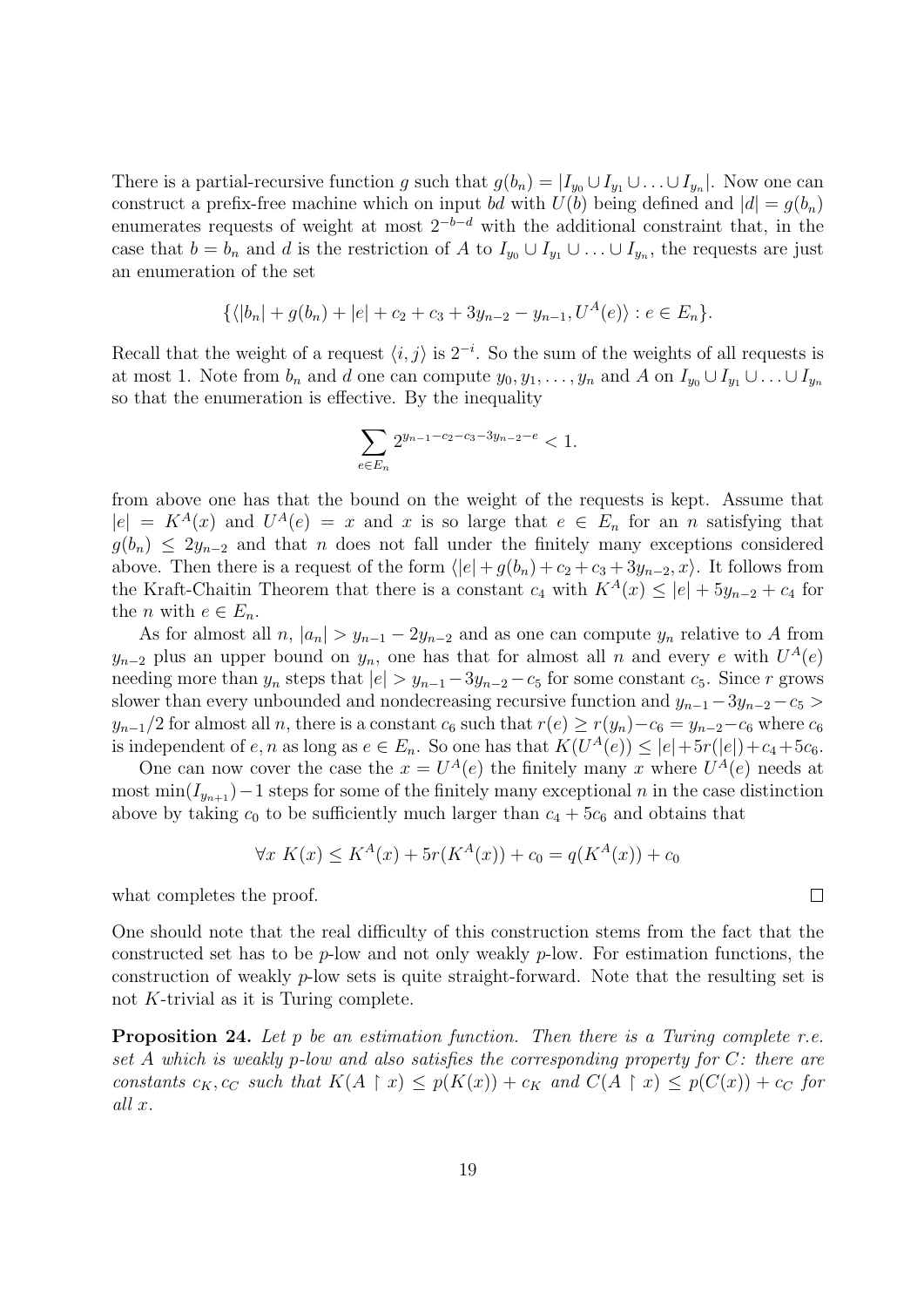**Proof.** For defining an enumeration of A, fix a one-one enumeration  $b_0, b_1, \ldots$  of the halting problem and approximations  $C_s, K_s$  to  $C, K$ . Let  $A_0 = \emptyset$ . At stage  $s + 1$ , let  $a_m$  be the m-th nonelement of  $A_s$  in ascending order. Now the set  $A_{s+1}$  is computed as follows.

• Let n be the minimum of all m such that one of the following conditions holds:

$$
- a_m > s;
$$
  
\n
$$
- b_s \le m;
$$
  
\n
$$
- p_s(K_s(k)) - K_s(k) \le m \text{ for some } k \text{ with } a_m \le k \le s;
$$
  
\n
$$
- p_s(C_s(k)) - C_s(k) \le m \text{ for some } k \text{ with } a_m \le k \le s.
$$

• Let  $A_{s+1} = A_s \cup \{x : a_n \leq x \leq s\}.$ 

This set A satisfies the following properties:

- $\overline{A}$  is coinfinite and r.e.;
- $\overline{A}$  is Turing complete;
- $K(A \restriction x) \leq p(K(x)) + c_K$  for some constant  $c_K$  and all x;
- $C(A \upharpoonright x) \leq p(C(x)) + c_C$  for some constant  $c_C$  and all x.

The first property states the obvious fact that  $A$  is r.e. by construction. The other fact that A is co-infinite needs some more thought. Assume by way of contradiction that  $|A| = m$ for some finite number m. Let  $a_0, a_1, \ldots, a_{m-1}$  denote the nonelements of A in ascending order and assume that s is so large that the following conditions hold:

- if  $b_t \leq m$  then  $t < s$ ;
- for all  $x \in A A_s$  there is no  $k \geq x$  and no  $e \geq \min\{C(k), K(k)\}$  such that  $p(e) - e \leq m$ ;
- if  $x \le a_{m-1} + 1$  then  $x \in A \Leftrightarrow x \in A_s$ .

Then one can see that the parameters  $a_0, a_1, \ldots, a_{m-1}$  chosen in the definition of step s coincide with the  $m$  least nonelements of  $A$  and are just not enumerated. Furthermore,  $a_m$  is also defined as the next nonelement of  $A_s$ . Note that  $a_m \leq s$  as  $s \notin A_s$ . Now one can see that  $a_m$  is not enumerated into  $A_{s+1}$  because the n selected is larger than m: for all  $m' < m$ ,  $n \neq m'$  because otherwise  $a_0, a_1, \ldots, a_{m-1}$  would not remain outside A; furthermore,  $n \neq m$  as the first and second item in the conditions on s together with the facts that  $p_s$  approximates p from above and  $a_m \leq s$  imply that m does not satisfy the search-conditions. So  $a_m \notin A_{s+1}$  and one can show by induction that  $a_m \notin A_t$  for all  $t > s$ , this contradicts the assumption that  $|A| = m$ . Therefore, A is coinfinite.

The second property follows from the construction. If  $a_0, a_1, \ldots$  are the nonelements of A in ascending order, then  $b_s \leq m$  implies  $s \leq a_m$ . Thus m is in the halting problem iff  $m \in \{b_0, b_1, \ldots, b_{a_m}\}\$ and so the halting problem is Turing reducible to A.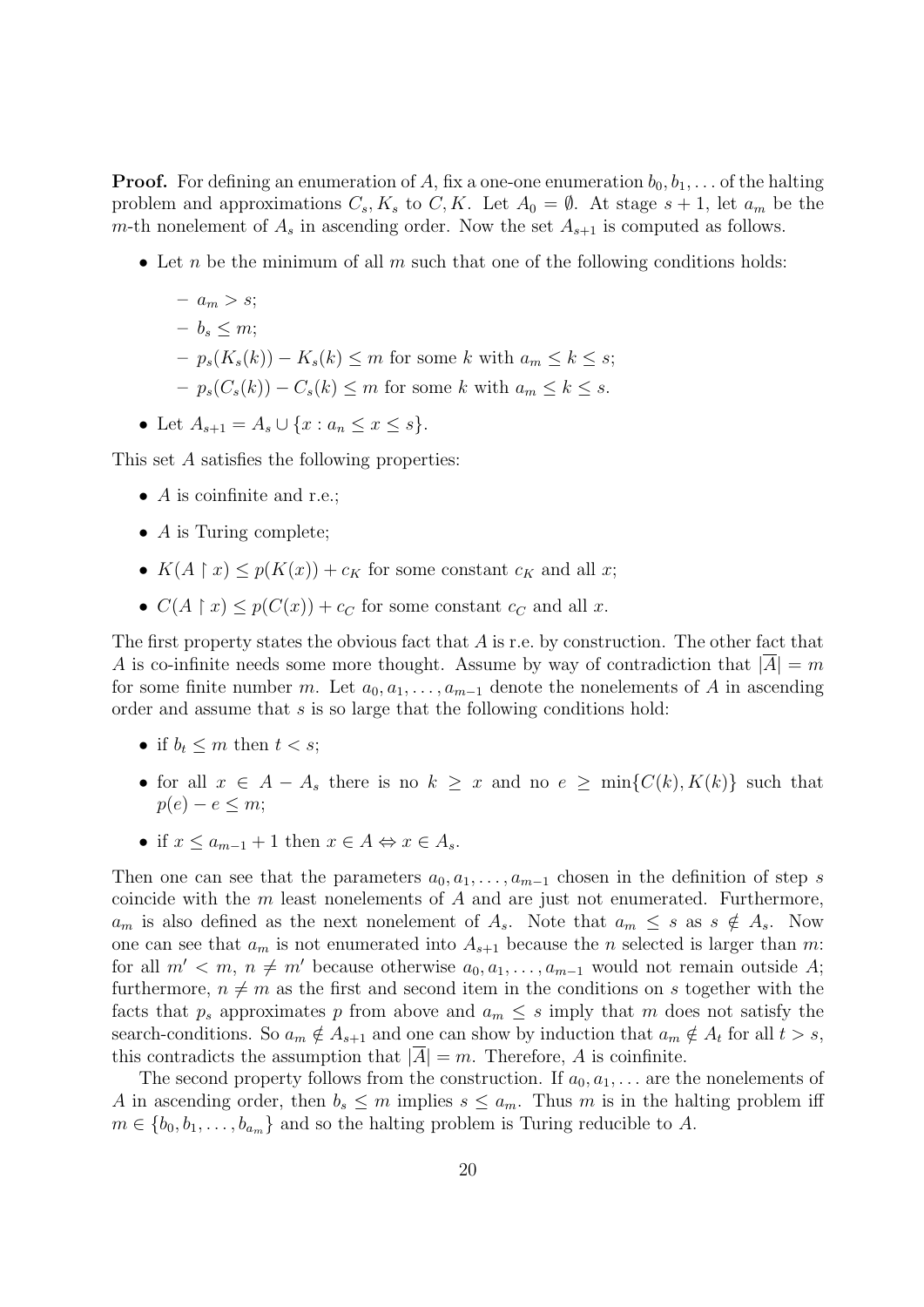The third property can be seen as follows: Given x and the shortest description  $\sigma$  for x with respect to a fixed prefix-free universal machine, let  $n$  be the number of nonelements of A below x. Then one can construct a prefix-free machine which from input  $1^n0\sigma$  first evaluates the universal machine on  $\sigma$  to get the value x and then searches for a stage s such that  $A_s$  contains all but n elements below x. Having this x and s, the machine outputs  $A_s \restriction x$ . If  $\sigma$  and  $n$  are chosen correctly, then the output is correct. Thus one has that  $K(A \rvert x)$  is at most  $K(x)+n+c_K$  where the constant  $c_K$  comes from translating the given prefix-free coding of  $K(A \restriction x)$  of length  $K(x) + n + 1$  for some machine into inputs for the universal machine. Furthermore, for all sufficiently large s,  $K_s(x) + n \leq p_s(K_s(x))$  as otherwise the marker  $a_{n-1}$  would move. Therefore  $K(x) + n \leq p(K(x))$  and A is weakly p-low.

The fourth property can be proven analogously; here the constructed machine is not prefix-free and  $\sigma$  is the shortest input producing x with respect to some fixed universal plain machine, nevertheless  $\sigma$  and n can of course still be recovered from  $1^n0\sigma$ . The rest of the proof follows the previous item but is working with  $C$  in place of  $K$ . This completes the proof of the whole result.  $\Box$ 

For any estimation function p and the above constructed  $A \in \mathcal{K}[p], \Omega \leq_T A$  and thus  $A \notin \mathcal{M}[p]$  by Proposition 20 (i) and (iii). Thus the inclusion from Proposition 20 (v) is strict.

Corollary 25. For all estimation functions p,  $\mathcal{M}[p] \subset \mathcal{K}[p]$ .

**Proposition 26.** For every estimation function p there is a whole Turing degree outside  $\Delta_2^0$  contained in  $\mathcal{K}[p]$ .

**Proof.** For any estimation function p one can consider the estimation function q given as  $q(n) = n + \log(p(n) - n)/2$ . Then one can construct a r.e. set A as in Proposition 24 which is in  $\mathcal{K}[q]$ .

The set A is not recursive. Thus, due to Yates' version of the Friedberg-Muchnik Splitting Theorem [21, Theorem IX.2.4 and Exercise IX.2.5], one can construct a partialrecursive  $\{0,1\}$ -valued function  $\psi$  with domain A such that  $\psi^{-1}(0), \psi^{-1}(1)$  form a recursively inseparable pair, that is,  $\psi$  does not have a total extension. Actually, given a one-one enumeration  $a_0, a_1, \ldots$  of A, this function  $\psi$  can be inductively defined on this domain by taking  $\psi(a_s)$  in  $\{0,1\}$  such that  $\psi(a_s)$  differs from  $\varphi_{e,s}(a_s)$  for the least e where either  $e = s$ or  $\varphi_{e,s}(a_s)$  is defined and  $\psi(a_t) = \varphi_{e,s}(a_t)$  for all  $t < s$  with  $a_t \in \text{domain}(\varphi_{e,s})$ .

Every total extension B of  $\psi$  is in  $\mathcal{K}[p]$  as given any n and any x, the number m of places below x where  $\psi$  is undefined satisfies  $m < q(K(x)) - K(x)$ . Let  $x_1, x_2, \ldots, x_m$  be these places. Let  $\sigma$  be the shortest input such that the universal machine for K computes x. Then one can code  $B \restriction x$  by  $1^m 0B(x_1)B(x_2) \dots B(x_m)\sigma$  and thus has that  $K(B \restriction x)$  is below  $p(K(x))$ . As one can take B to have hyperimmune-free Turing degree [21, Theorem V.5.34] and as  $\mathcal{K}[p]$  is closed under wtt-reducibility, one has that a whole Turing degree outside  $\Delta_2^0$  is contained in  $\mathcal{K}[p]$ .  $\Box$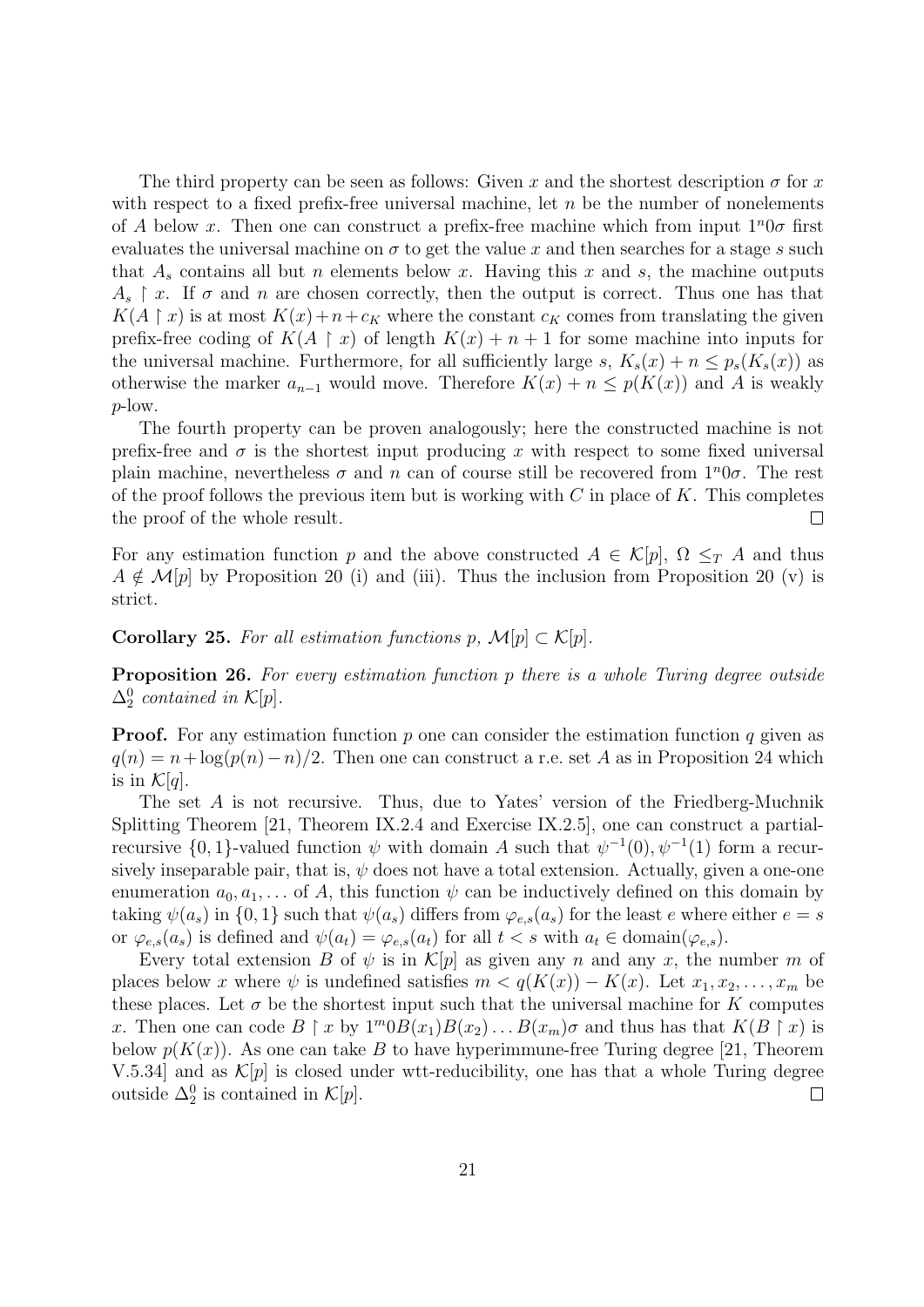Note that the above result also holds with  $C$  in place of  $K$ , the proof is exactly the same. So given an estimation function  $p$ , one can construct a hyperimmune-free Turing degree only consisting of sets E satisfying  $C(E \restriction x) \leq p(E(x))$  for all x up to an additive constant. Unfortunately, it is not guaranteed that this degree is also strongly jump-traceable, it is even a bit unlikely, as only the use of total  $E$ -recursive functions but not of the jump is recursively bounded in the case of a set  $E$  of hyperimmune-free degree.

# References

- [1] Klaus Ambos-Spies, Carl G. Jockusch, Richard A. Shore and Robert I. Soare, An algebraic decomposition of the recursively enumerable degrees and the coincidence of several degree classes with the promptly simple degrees, Transactions of the American Mathematical Society 281:109–128, 1984.
- [2] Marat M. Arslanov, On some generalizations of the Fixed-Point Theorem, Soviet Mathematics (Iz. VUZ), Russian, 25(5):9–16, 1981, English translation, 25(5):1–10, 1981.
- [3] Marat M. Arslanov, m-reducibility and fixed points, Complexity problems of mathematical logic, Collection of scientific Works, Russian, Kalinin, pages 11-18, 1985.
- [4] Mark Bickford and Charlie F. Mills, Lowness properties of r.e. sets, Manuscript, UW Madison, 1982.
- [5] Cristian Calude, Peter Hertling, Bakhadyr Khoussainov and Yongge Wang, Recursively enumerable reals and Chaitin's  $\Omega$  number, in STACS 1998, Lecture Notes in Computer Science 1373:596–606, 1998.
- [6] Gregory Chaitin, A theory of program size formally identical to information theory, Journal of the Association for Computing Machinery 22:329–340, 1975.
- [7] Gregory Chaitin. Information-theoretical characterizations of recursive infinite strings, Theoretical Computer Science, 2:45–48, 1976.
- [8] Gregory Chaitin, Information, Randomness & Incompleteness, 2nd edition, Series in Computer Science 8, World Scientific, River Edge, NJ, 1990.
- [9] Peter Cholak, Rod Downey and Noam Greenberg, Strongly jump-traceability I: the computably enumerable case, submitted. http://www.mcs.vuw.ac.nz/<sup>∼</sup>downey/randomness.ps
- [10] Nigel Cutland, Computability, an introduction to recursive function theory, Cambridge University Press, Cambridge, 1980.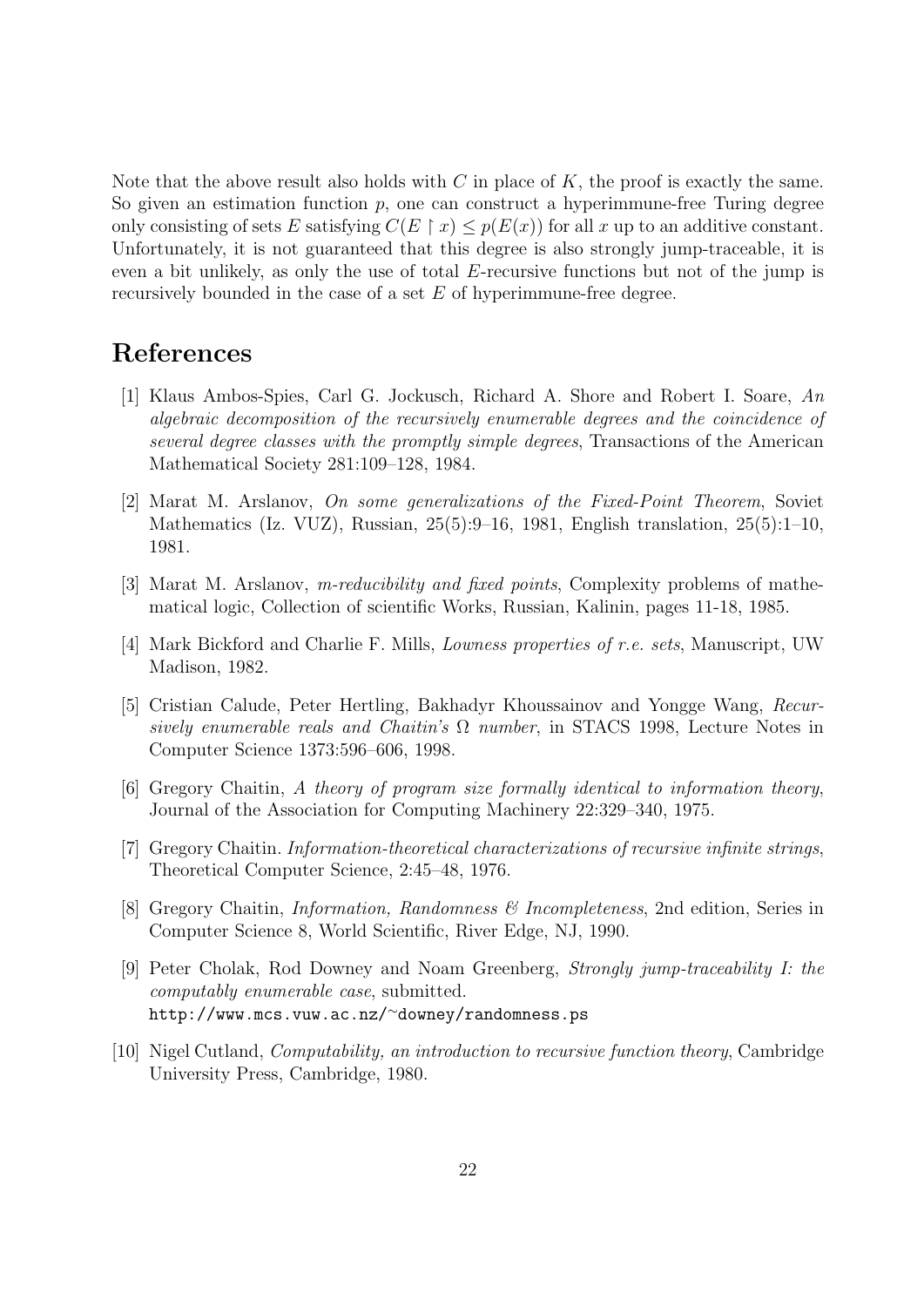- [11] Rod Downey and Denis Hirschfeldt, Algorithmic Randomness and Complexity, Springer-Verlag, in preparation. http://www.mcs.vuw.ac.nz/<sup>∼</sup>downey/randomness.ps
- [12] Rod Downey, Denis Hirschfeldt, Joseph Miller and André Nies, Relativizing Chaitin's halting probability, Journal of Mathematical Logic 5(2):167-192, 2005.
- [13] Rod Downey, Denis Hirschfeldt, André Nies and Frank Stephan, Trivial reals, Proceedings of the 7th and 8th Asian Logic Conferences, World Scientific, River Edge, NJ, pages 103–131, 2003.
- [14] Rod Downey and Geoffrey L. LaForte, Presentations of computably enumerable reals, Theoretical Computer Science 284(2):539–555, 2002.
- [15] Santiago Figueira, Frank Stephan and Guohua Wu, Randomness and universal machines, CCA 2005, Second International Conference on Computability and Complexity in Analysis, Fernuniversität Hagen, Informatik Berichte 326:103–116, July 2005.
- [16] Bjørn Kjos-Hanssen, Wolfgang Merkle and Frank Stephan, Kolmogorov complexity and the Recursion theorem, STACS 2006: Twenty-Third Annual Symposium on Theoretical Aspects of Computer Science, Marseille, France, February 23-25, 2006. Proceedings. Springer LNCS 3884:149-161, 2006.
- [17] Ming Li and Paul Vitányi, An introduction to Kolmogorov complexity and its applications, Second Edition, Springer, Heidelberg, 1997.
- [18] Jeanleah Mohrherr, A refinement of low n and high n for the r.e. degrees, Zeitschrift für Mathematische Logik und Grundlagen der Mathematik,  $32(1)$ :5-12, 1986.
- [19] André Nies. Lowness properties and randomness, Advances in Mathematics, 197:274– 305, 2005.
- [20] André Nies, Reals which compute little, Proceedings of Logic Colloquium 2002, Chatizdais, Z, Koepke, P. and Pohlers, W., editors, Lecture Notes in Logic 27:261-275, 2002.
- [21] Piergiorgio Odifreddi, Classical recursion theory Volume 1, North-Holland, Amsterdam 1989, Volume 2, Elsevier, Amsterdam 1999.
- [22] Robert I. Soare, Recursively enumerable sets and degrees, Springer, Heidelberg, 1987.
- [23] Robert Solovay, Draft of a paper (or series of papers) on Chaitin's work, unpublished manuscript, 215 pages, IBM Thomas J. Watson Research Center, Yorktown Heights, NY, 1975.
- [24] Sebastiaan Terwijn and Domenico Zambella, Algorithmic randomness and lowness, The Journal of Symbolic Logic, 66:1199-1205, 2001.